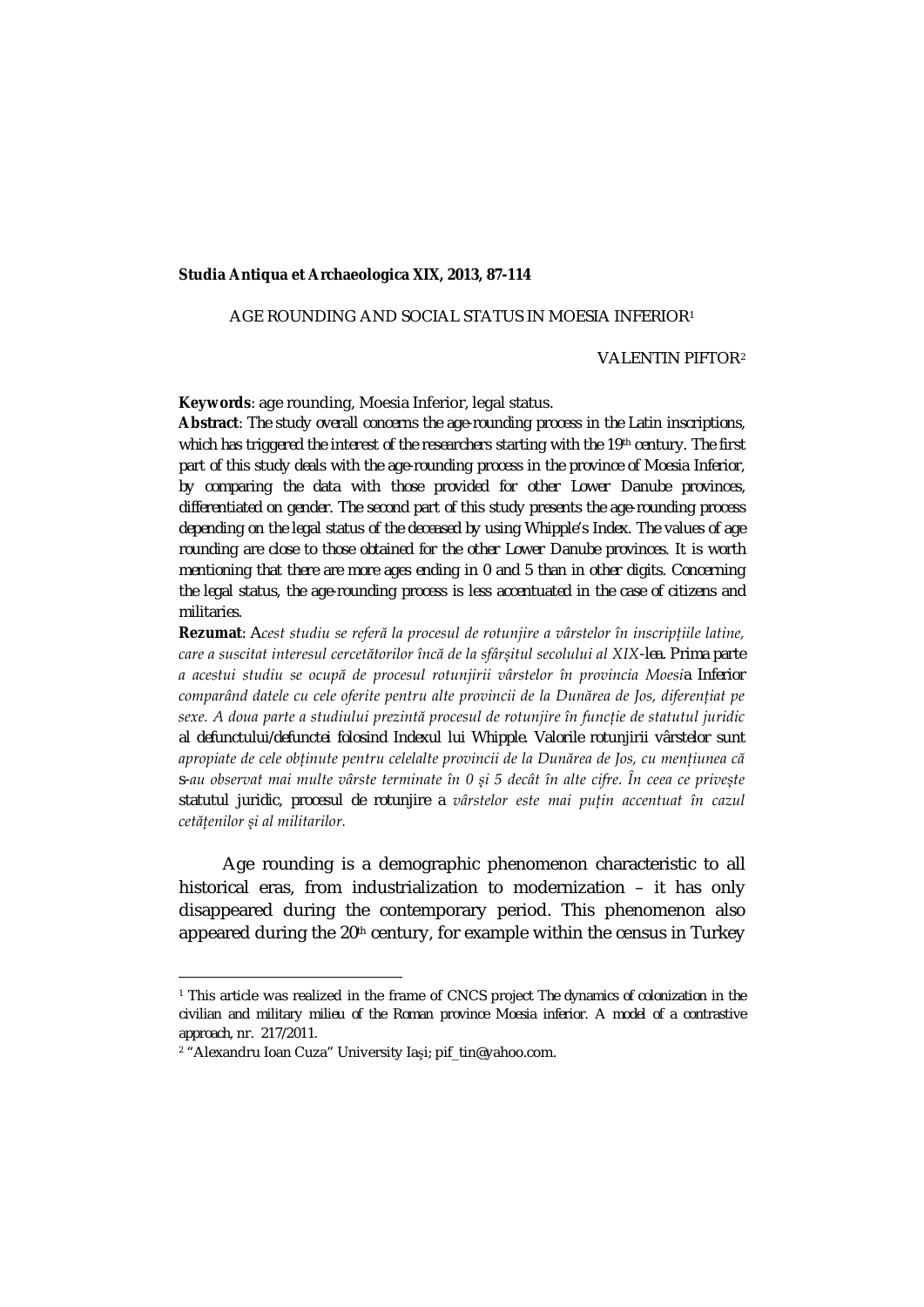– 1945; 58% of the adults declared an age divisible by 53. In one of his books, Walter Scheidel stated, "in pre-industrial societies past and present, the capability of stating one's own age or age of an adult family member with precision, or even the mere wish to do so, cannot be taken for granted"4. For the fact that the exact age was unknown during the Antiquity, we cite the example of Aurelius Isidorius, who declared to be 35 in April 297, 37 in April 308, 40 in August 308, 45 before June 309, and 40 in June 3095. Nevertheless, the historians who studied demography warned that this might have been an exception, not the rule. In this article, we will try to determine whether there is a tendency for age rounding – by gender and social status – in Moesia Inferior.

This demographic phenomenon has been in the attention of historians starting with the end of the 19<sup>th</sup> century, when, in 1898, W. Levison published the article "Die Beurkundung des Civilstandes im Altertum. Ein Beitrag zur Geschichte der Bevölkerungsstatistik," BJ, 102, 1898. More than half a century later, when the demographic studies on the Roman Era were resumed, age rounding came back to the researchers' attention (A. Mocsy, "Die Unkenntnis des Lebensalters im römischen Reich," AAntHung 14, 1966, the series of articles signed by J. Szilagy, in *Acta Archaeologica Academiae Scientarum Hungaricae*, issues 13-19, 1961-1967, R. P. Duncan-Jones, "Age rounding, Illiteracy and Social Differentiation in the Roman Empire," in *Chiron* 7, 1977, as well as Walter Scheidel, "Digit preference in age records from Roman Egypt," in *Measuring sex, age and death in the Roman Empire. Explorations in ancient demography*, Ann Arbor, Michigan, 1996). Duncan-Jones was the only one who tried, starting from the data provided by Mocsy and Szilagy, to offer the complete picture of age rounding in the Latin-speaking half of the Empire. Nevertheless, except for Scheidel, nobody analyzed this issue at the level of a single province, and Scheidel chose as province the Roman Egypt, which provides to the researcher over 2,000 ages from census returns, tax lists,

<sup>3</sup> DUNCAN-JONES 1977, 334.

<sup>4</sup> SCHEIDEL 1996, 53.

<sup>5</sup> DUNCAN-JONES 1977, 333.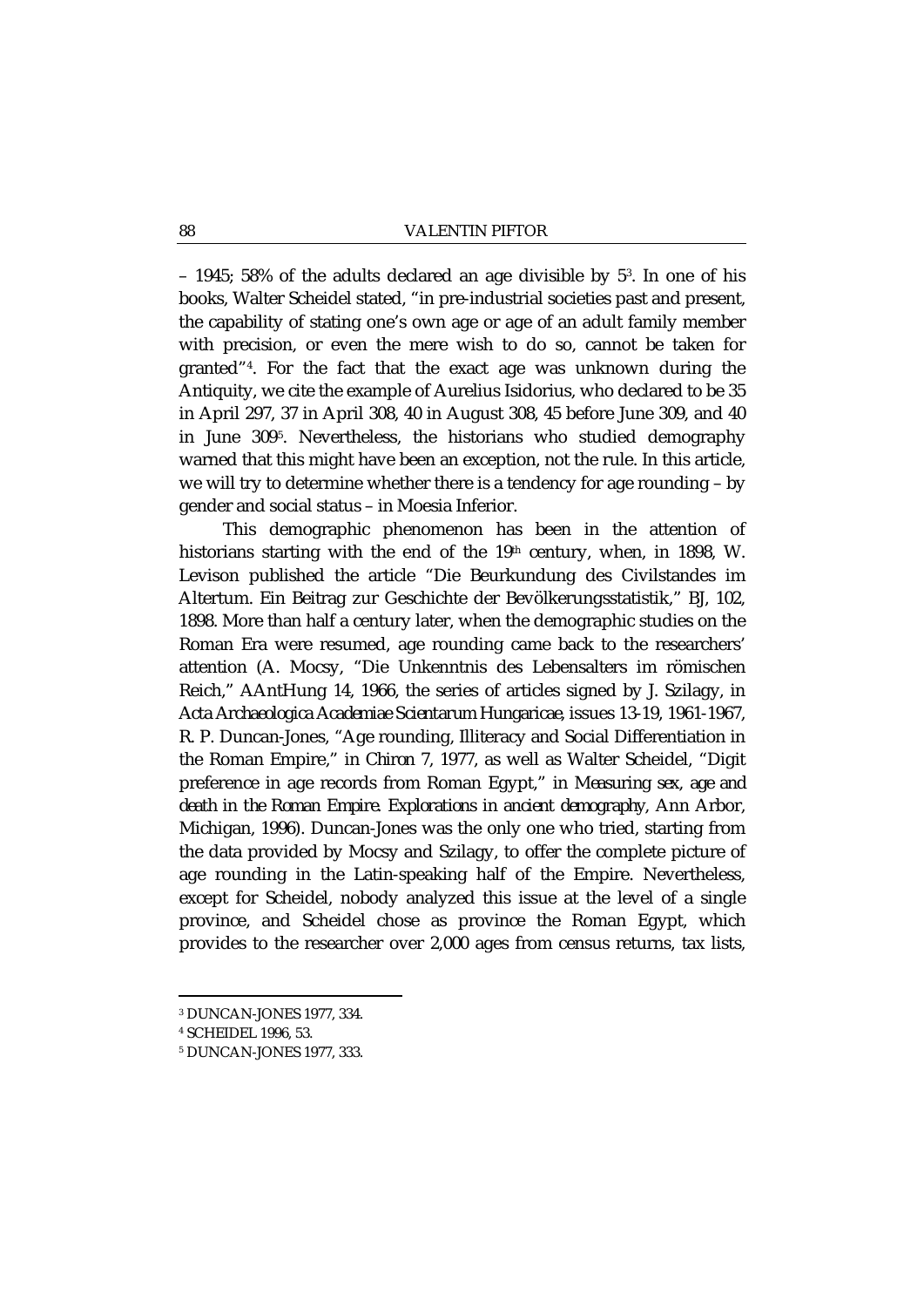tombstones, mummy labels, records of legal transactions, and lists of public officials.

We will use Whipple's Index to calculate age rounding. It applies to the interval 23-62 years old, eliminating young ages, that parents were better informed on, and old ages, less known. This interval is divided into four decades. The index-figures are calculated as follows: we subtract 20 from the percentage of ages divisible by 5 within a decade and we multiply the result by 1.25.<sup>6</sup> If there are only ages ending in digits divisible by 5, the result is 100, and if they represent 20 , then the result is 0. Scheidel states that this index starts from two wrong presumptions. The first is that all decades must be equal and the second – that within each decade, the classification by digits must be equal (each digit must represent 10% of the sample per decade). For the first presumption – that there should be an equal number of persons in each series – to be true, birth rate should be constant (in the pre-industrial societies, epidemics, famines, and wars make birth rate fluctuate rather significantly). In addition, life expectancy should be rather high, mostly that this situation is not present in the contemporary societies, either. As concerns the second presumption, it is hard to believe that the same number of persons died at 23 and at 32, and this situation occurs in all the decades7.

Our sample comprises 110 females, 270 males, and 17 persons whose gender could not be determined, from funerary stones dating since the first three centuries of our era, for the province of Moesia Inferior.

In the first part, we will analyse the rapport between rounded ages and "unrounded" ages at the level of the entire sample.

For the females in Moesia Inferior, the following situation appears:

 $\overline{\phantom{a}}$ 

<sup>6</sup> DUNCAN-JONES 1977, 337.

<sup>7</sup> SCHEIDEL 1996, 54.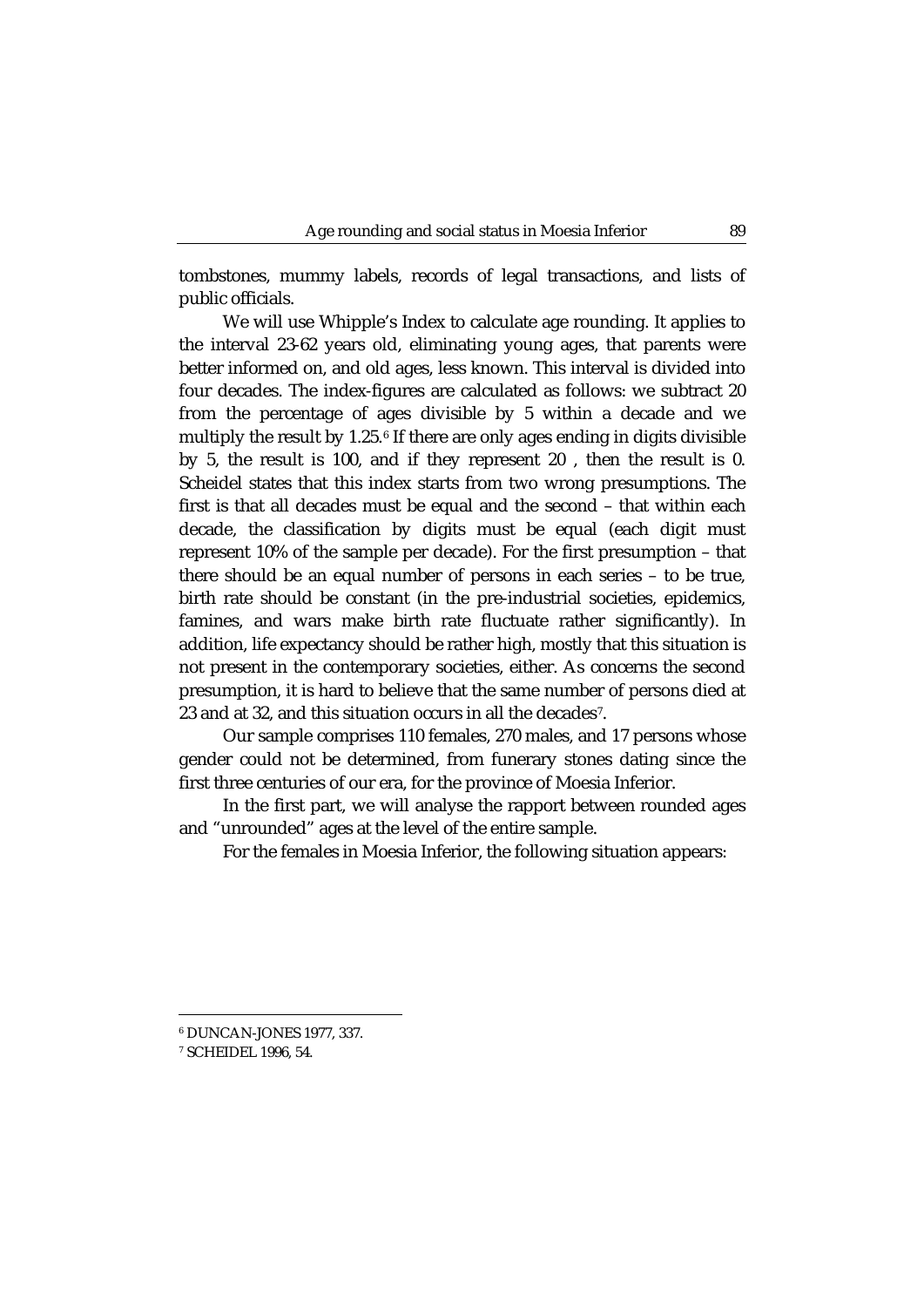

Figure 1. Age rounding in Moesia Inferior (females)

In our sample, there is only one case explicitly showing that the exact age of the deceased was unknown, meaning the presence of the phrase "more or less," but for Pannonia Superior Lucreţiu Mihailescu-Bîrliba cites two such cases, a 100 years old male and an 18 years old teenager8. The parents, Aurelius Nio[…] and Orfia Vitilla, set up a stone for their daughter Domitia Iuliana who lived more or less 9 years and 2 months9. We find it surprising that the age is so exact (even the months are mentioned), but that the formula more or less is still used. In the other cases where we find the phrase "more or less," the ages are rounded. Of the 110 persons within the female sample, we eliminated two females whose age was shown fragmentarily. Of the remaining 108, 45 persons do not have the age ending in 0 or 5, meaning only 41.67%. The percentage of females with "unrounded" ages in Moesia Inferior is lower than that of

 $\overline{\phantom{a}}$ 

<sup>8</sup> MIHAILESCU-BÎRLIBA, PIFTOR, COZMA 2007, 29.

<sup>9</sup> ILBR, 132.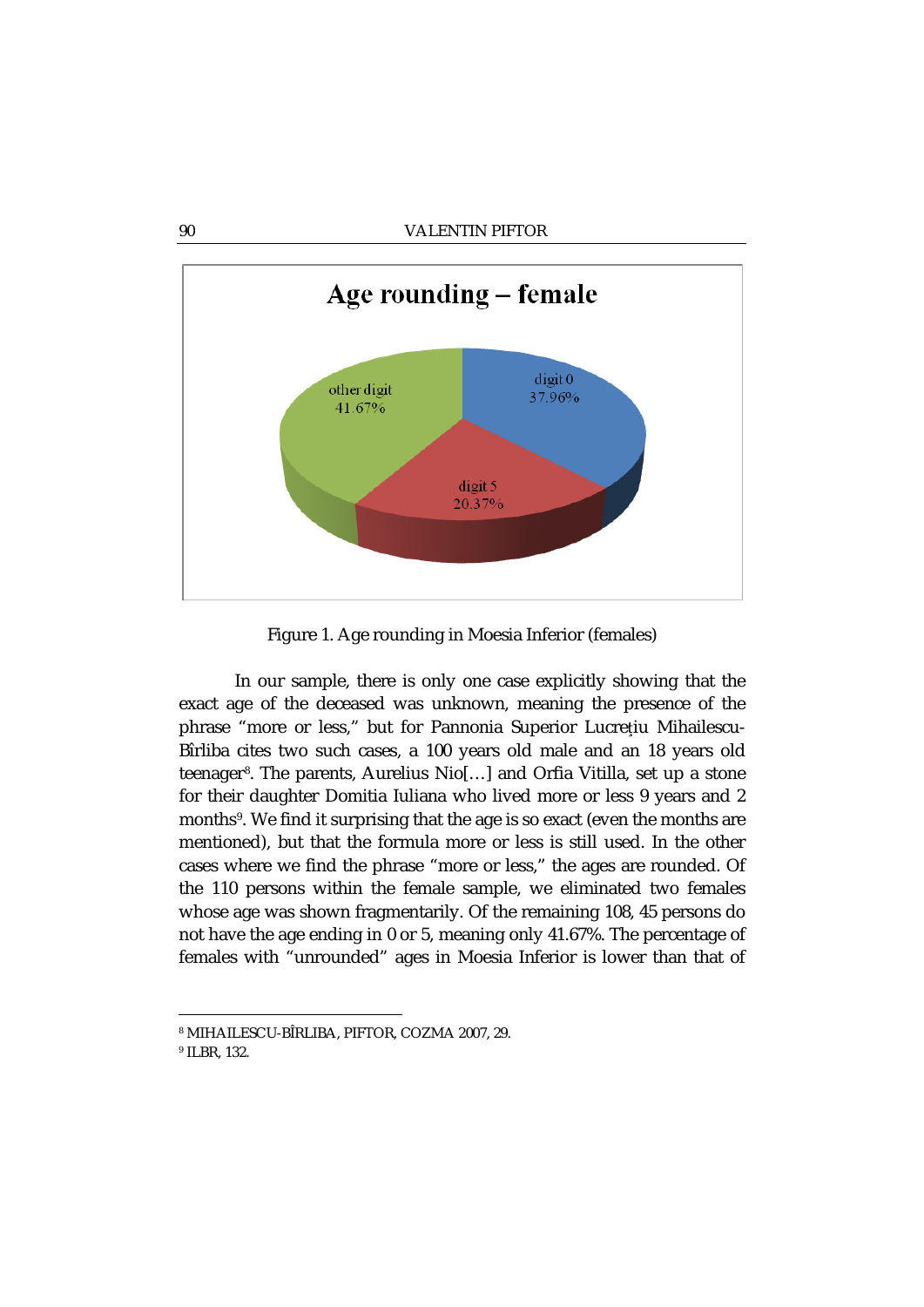Pannonia Inferior -  $44\%^{10}$ , or Dacia -  $47\%^{11}$ , but higher than that of Pannonia Superior –  $34.6\%$ <sup>12</sup>. In regard to the ages with digits ending in 0, the sample in Moesia Inferior records one of the lowest percentages – 37.96%, close to that of Pannonia Inferior (37%), but significantly lower than that of Pannonia Superior (48.2%), and slightly lower than the one of Dacia (39%). In the case of ages ending in the digit 5, Moesia Inferior has the highest percentage among all the Danubian provinces – 20.37%, unlike the other provinces: Pannonia Superior – 17.2%, Pannonia Inferior – 19%, and Dacia – 14%.

| Age       | Number of persons |
|-----------|-------------------|
| $1-4$     | 9                 |
| $6-9$     | 9                 |
| $11 - 14$ | $\boldsymbol{2}$  |
| $16 - 19$ | 8                 |
| $21 - 24$ | 6                 |
| 26-29     | 3                 |
| 31-34     | $\boldsymbol{2}$  |
| 36-39     | 1                 |
| $41 - 44$ | $\mathbf{1}$      |
| 46-49     | $\bf{0}$          |
| 51-54     | 0                 |
| 56-59     | $\boldsymbol{2}$  |
| 61-64     | 1                 |
| 66-69     | $\bf{0}$          |
| $71 - 74$ | 0                 |
| 76-79     | 1                 |

Table 1. Classification of unrounded ages by age categories

<sup>10</sup> MIHAILESCU-BÎRLIBA, PIFTOR, COZMA 2007, 48-49.

<sup>11</sup> MIHAILESCU-BÎRLIBA 2003, 31.

<sup>12</sup> MIHAILESCU-BÎRLIBA, PIFTOR, COZMA 2007, 16-17.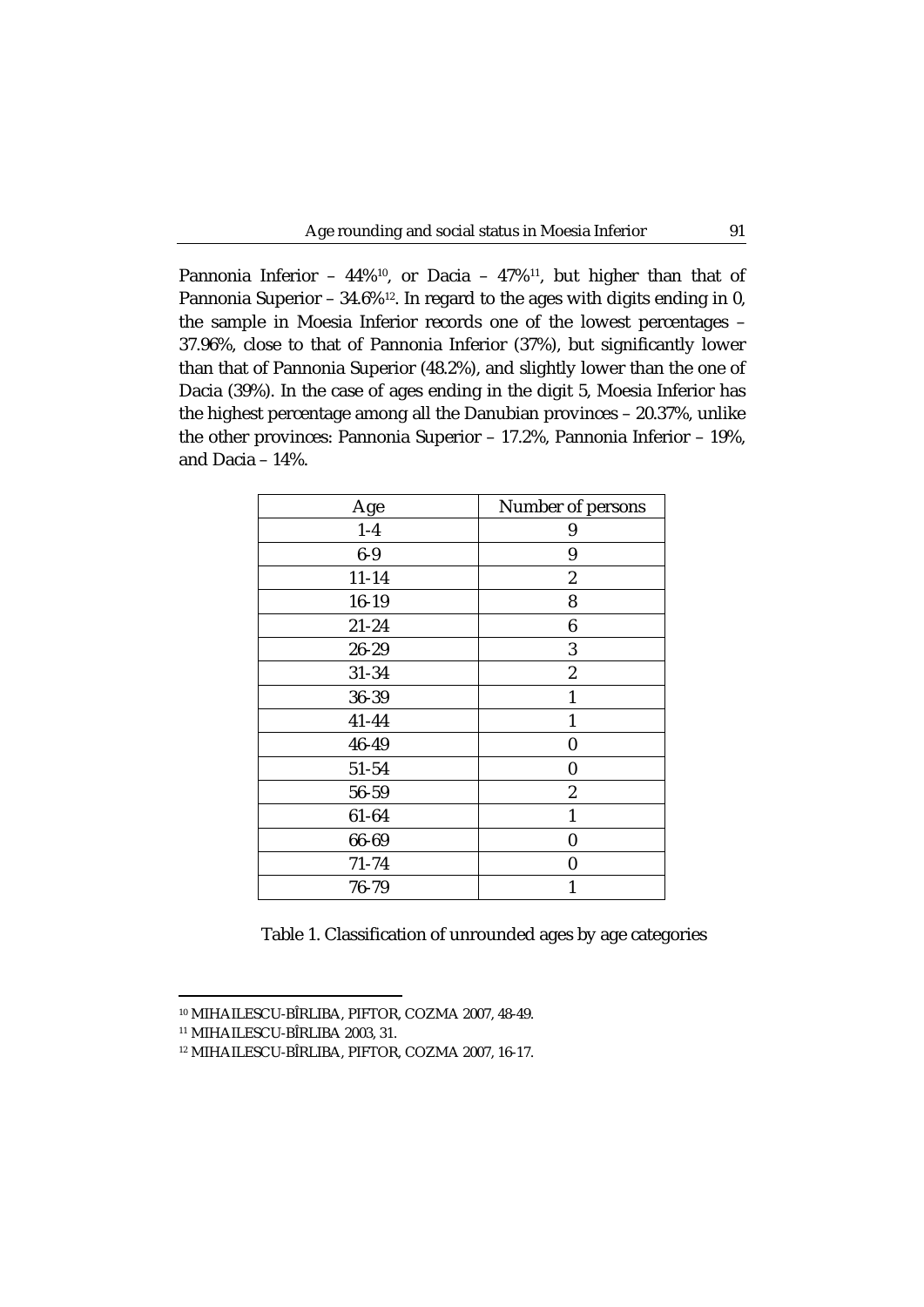#### 92 VALENTIN PIFTOR

34 of the 45 persons with an unrounded age lived until 25, meaning 75%, and 39 of the 45 until 35, meaning 86%, which shows that people had better memory concerning the persons who died younger. The following persons had their age "more accurately" stated: Domitia Iuliana, who died at 9 years and 2 months old13; Cornelia Alexandra, who lived 23 years and 5 months14; Iulia Valentina – died at 11 years and 59 days old15; Aurelia Sambatis, who lived 25 years, 5 months and 12 days<sup>16</sup>; Veturia  $-$  24 years and 2 months17; Ulpia Flavia – 18 years and 6 months18; Aurelia Melete – 60 years, 2 months, and 7 days19; Valeria Matrona – 1 year and 11 months<sup>20</sup>; Antonia Aprulla – 9 years and 6 months<sup>21</sup>; Valentilla – 45 years, 3 months, and 5 days; and Aprilia – 9 years, 5 months, and 3 days<sup>22</sup>. If we analyze the dedicators of the inscriptions belonging to the 10 females (except for Valeria Matrona, whose dedicators are unknown), the following situation appears: the 5 persons under 20 years old have the parents as dedicators, the four under 45 years old have as dedicator the spouse, and Aurelia Meletia has the children as dedicators. In addition, 9 of the 11 cases are represented by persons under 30 years old, which shows that, in case of young persons, the dedicators were more aware of the exact age. Finally, we underline that all 11 females with exact ages recorded are citizens. If we analyze the legal status of the 20 dedicators, we notice that two of them are magistrates, one is an *IIvir,* one a *decurio coloniae*, one is *prefectus equitus* of *ala*, and 17 are simple citizens.

As concerns the rounded ages, the following situation appears by age categories:

<u>.</u>

<sup>13</sup> CIL III, 12357, ILB, 132. <sup>14</sup> CIL III, 12452. <sup>15</sup> CIL III, 12478a. <sup>16</sup> ISM II, 367 <sup>17</sup> ISM V, 35. <sup>18</sup> ISM V, 39. <sup>19</sup> ISM V, 42. <sup>20</sup> ISM V, 104. <sup>21</sup> IGL Novae, 93. <sup>22</sup> ILB, 82.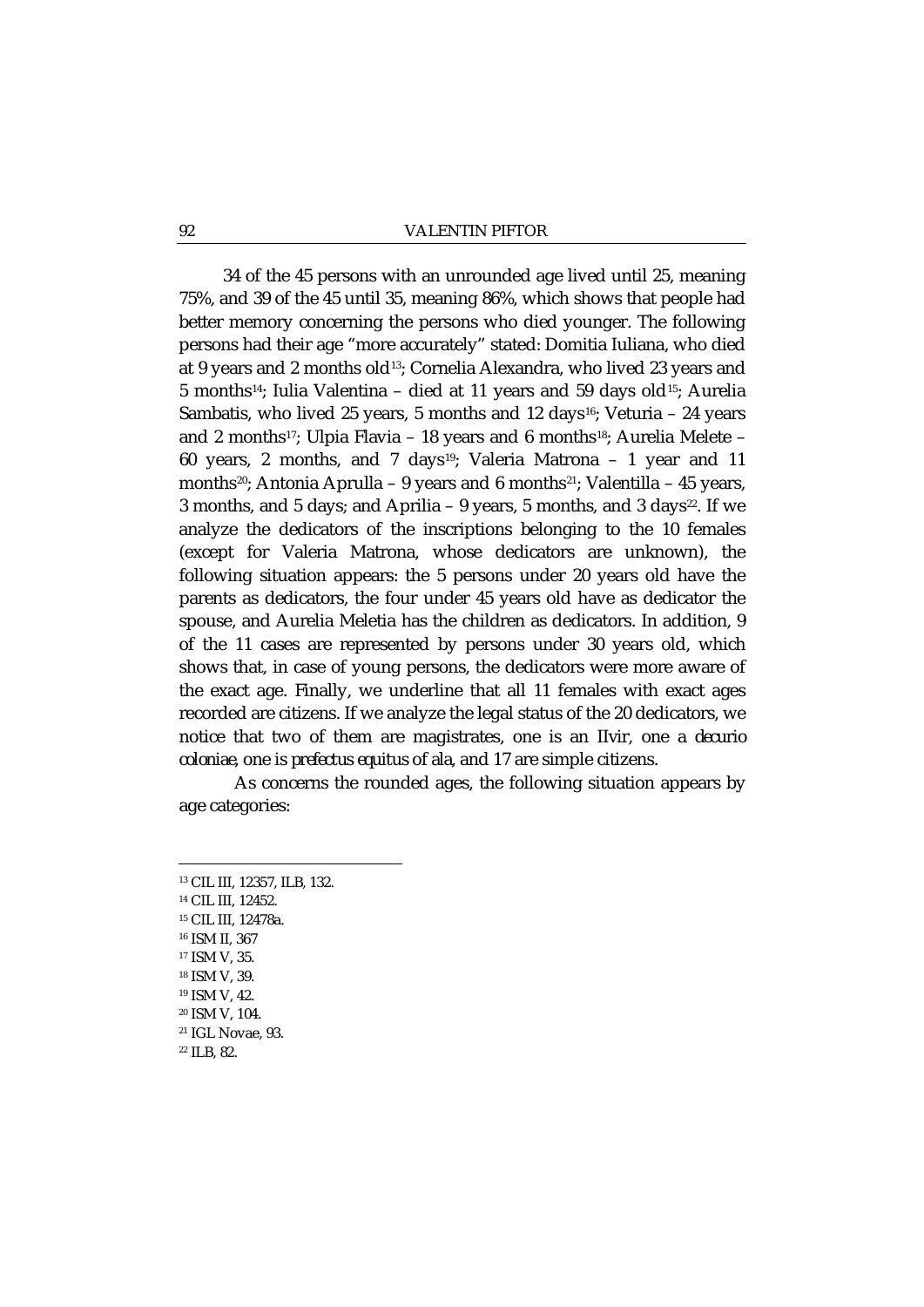| Age category (years) | Number of rounded ages |
|----------------------|------------------------|
| 5                    | $\boldsymbol{2}$       |
| 10                   | 1                      |
| 15                   | $\overline{c}$         |
| 20                   | $\boldsymbol{2}$       |
| 25                   | 8                      |
| 30                   | 11                     |
| 35                   | $\boldsymbol{6}$       |
| 40                   | $\overline{5}$         |
| 45                   | $\boldsymbol{2}$       |
| 50                   | 8                      |
| 55                   | 1                      |
| 60                   | 9                      |
| 65                   | 1                      |
| 70                   | 3                      |
| 75                   | 0                      |
| 80                   | $\overline{c}$         |

Table 2. Classification of rounded ages by age categories

If most of the unrounded ages were recorded for ages under 25, most of the rounded ages are recorded for ages starting from 25 years old – 56 persons of 63–, meaning 88%, and from 25 years old to 60 years old, 50 persons – 79 %. Nevertheless, we have to add that three females, though with ages ending in 5 or 0, have actually their exact ages recorded – Aurelia Sambatis, Aurelia Melete, and Valentilla, that we have mentioned above. Most rounded ages are at 25 (8 persons), 30 (11 persons), 50 (7 persons), 60 (9 persons). Of the 11 cases of females deceased at 30 years old from Moesia Inferior, in nine cases the spouse is the dedicator, in one case the mother and the siblings, and in another case there is no mention of the type of relation between the dedicator and the deceased. This may indicate that they died either at birth or without having had children. The ages of 50 and 60 may be considered old ages, as we will see below (the life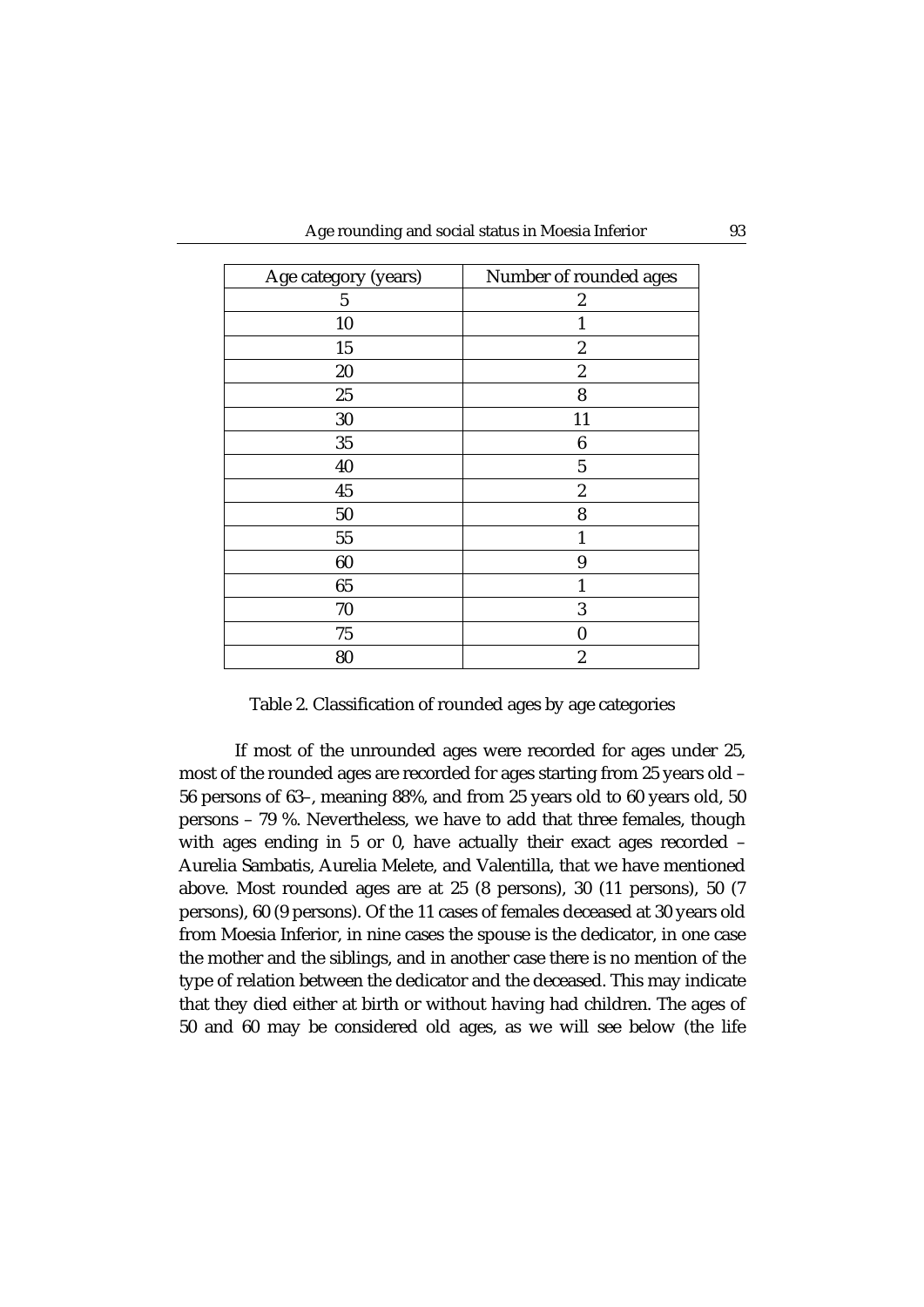expectancy at childbirth for the females in Moesia Inferior was around 35.248 years<sup>23</sup>).

When analyzing the situation of the male population in Moesia Inferior, the following situation appears:



Figure 2. Age rounding in Moesia Inferior (males)

This way, in Moesia Inferior there are 120 persons (44.61%) with the age ending in the digit 0; 44 (16.36%) have the age ending in the digit 5, and only 105 (39.03%) have the age ending in another digit. The situation is similar to that of Dacia – 42% of the persons have the age ending in the digit 0, 16% in 5, and 42% in another digit<sup>24</sup>. A similar situation is that of Pannonia Inferior – 41% of the persons have the age ending in the digit 0, 15% in 5, and 44% in another digit<sup>25</sup>. The situation is a little different in Pannonia Superior, where the rounded ages are predominant: 45.4% of the

<sup>23</sup> MIHAILESCU-BÎRLIBA, PIFTOR 2011, 423.

<sup>24</sup> MIHAILESCU-BÎRLIBA 2003, 48-49.

<sup>25</sup> MIHAILESCU-BÎRLIBA, PIFTOR, COZMA 2007, 57.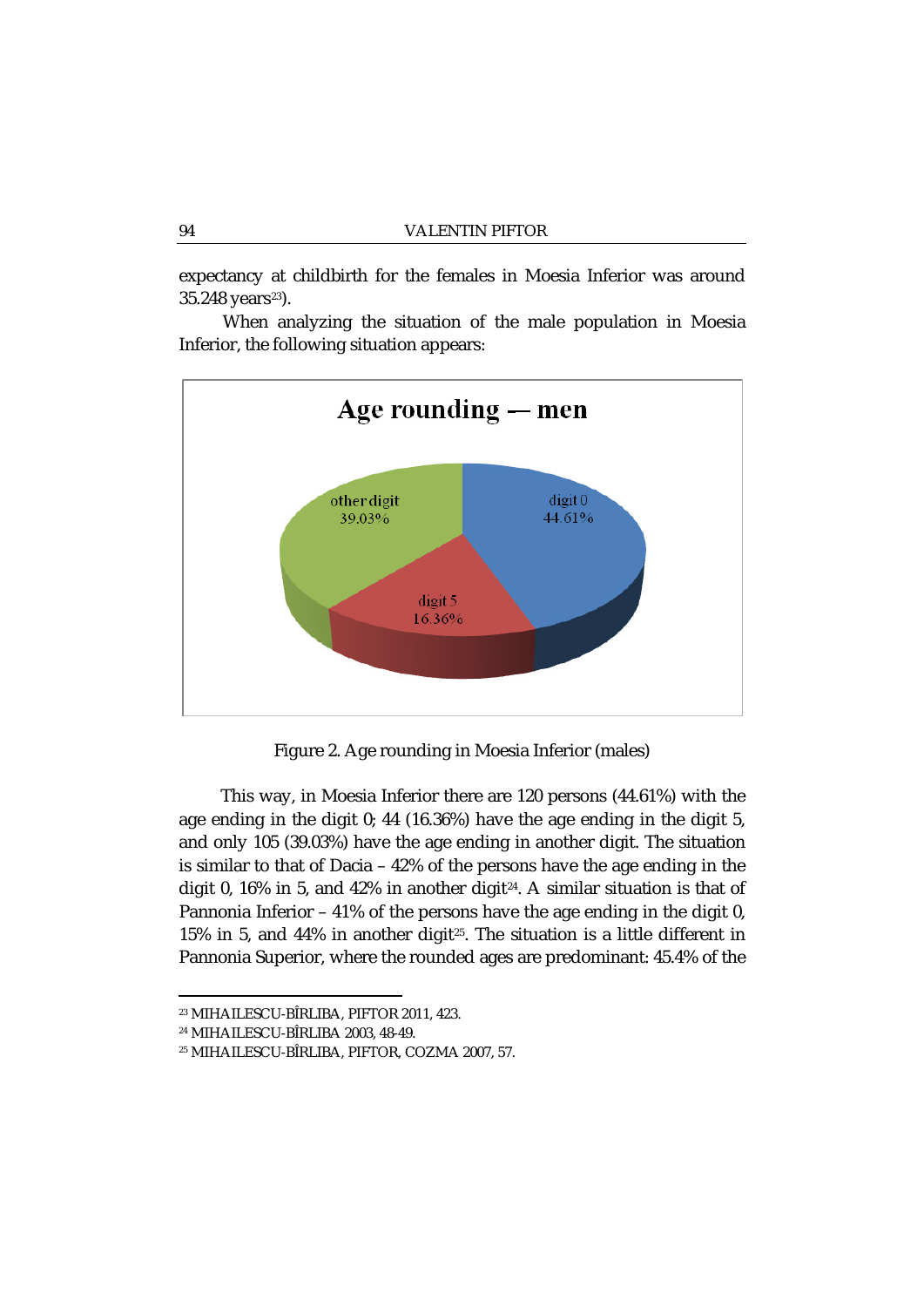ages ending in 0, 21.1% ending in 5, and only 33.5% of the ages ending in other digits.26

As in the case of the female population, there are precisely indicated ages: Ampus Victorinus - lived one year and  $6$  months<sup>27</sup>, Valerius Herculianus - 12 years and 6 months<sup>28</sup>, Tiberius Claudius Tertullus - died at 17 years and 12 months old<sup>29</sup>, [...] Aemilius – 18 years and 8 months<sup>30</sup>, Theocritos, the son of Theocritos, 22 years and 9 months<sup>31</sup>, [...] Claudianus – 44 years, 5 months, and 10 days32, an anonymous male – 23 years and 11 months<sup>33</sup>, an anonymous citizen - 46 years, 7 months, and 16 days<sup>34</sup>, Aurelianus Valerianus - 14 years, 11 months, and 15 days<sup>35</sup>, Aurelius Hermes – 70 years and 11 days<sup>36</sup>,  $(...)$ us Claudianus – 1 year, 4 months, and one day<sup>37</sup>, Caius Veturius Verus - 19 years, 8 months, and 24 days<sup>38</sup>, Valerius Septimius – 63 years, 6 months, and 16 days<sup>39</sup>, Marcus Antonius Valetinus - 10 years and 3 months<sup>40</sup>, Titus Flavius Acceptus - 1 year, 2 months, and 3 days<sup>41</sup>, Apriorianus - 19 years, 2 months, and 6 days, Valentinus – 6 years, one month, and 3 days; and Aper – 3 years and 6 days<sup>42</sup>. Of the 19 deceased with exact ages stated, one person has a very fragmentary inscription (reason for which it is not possible to know the legal status). Out of the remaining 18, the sources attest a peregrine and 17

 CIL III, 142113. CIL III, 14212. ISM II, 168. ISM II, 184. ISM II, 186. ISM II, 211. ISM II, 305. ISM II, 349. ISM II, 354. ISM V, 42. ISM V, 198. SCORPAN 1977, 205 SCORPAN 1977, 217. IGLNovae, 93. AE, 1999, 1335.

<sup>42</sup> ILB, 82.

 $\overline{\phantom{a}}$ 

<sup>26</sup> MIHAILESCU-BÎRLIBA, PIFTOR, COZMA 2007, 27.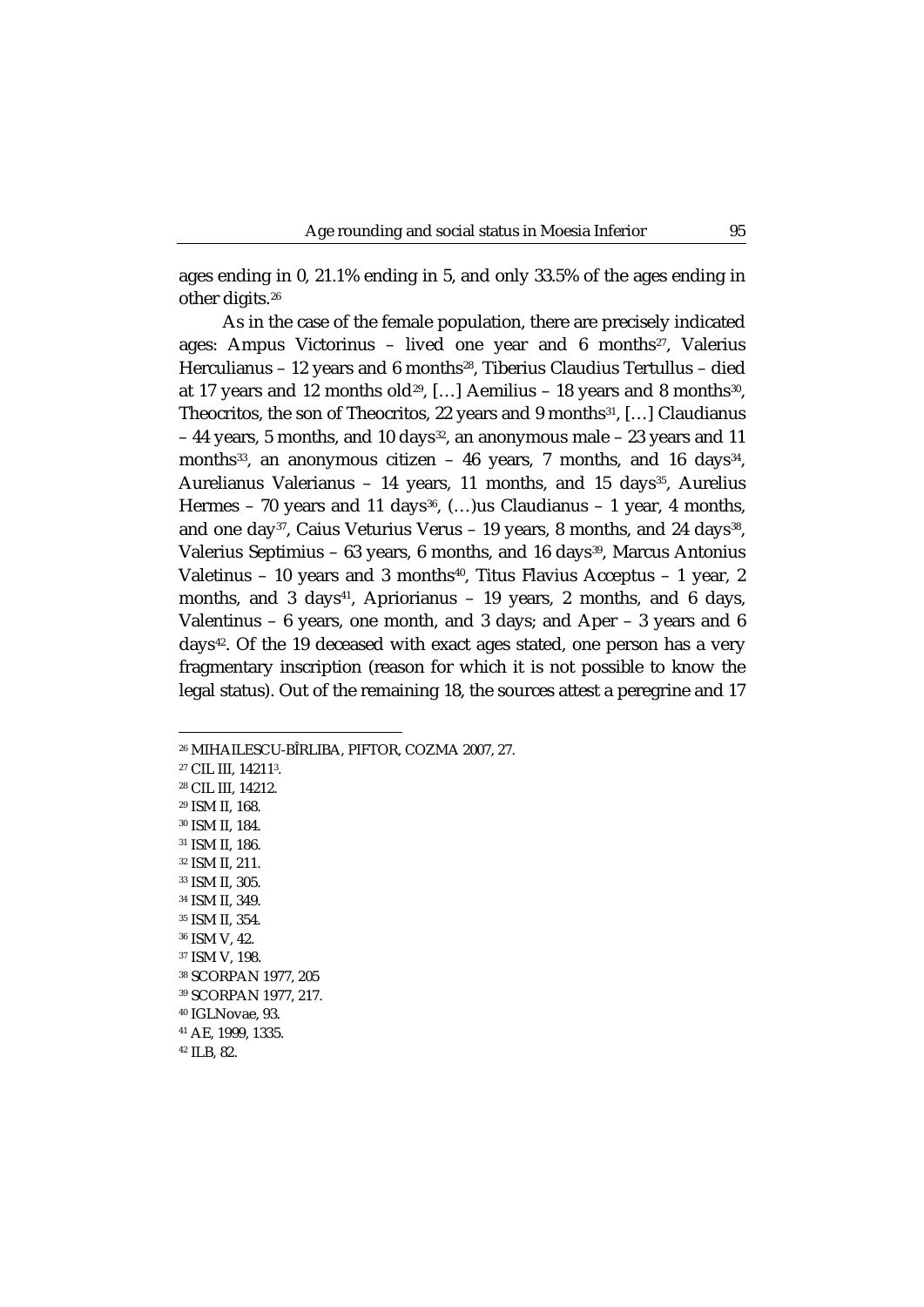### 96 VALENTIN PIFTOR

citizens. Among the 17 citizens, there are an *eques romanus*, two veterans, a military of the fifth legion Macedonica, a *librarius legati legionis* and an *ex speculatore*, reason for which we can say that they belonged to the elite. If we analyze the dedicators of these inscriptions, we notice that, in the case of the 14 deceased under 25, for five of them both parents are dedicators, for one of them the mother, and for another five the father. In two cases, the dedicators are unknown, and in one case, the kinship is unknown. In 57% of the 19 cases, the dedicators are the parents, meaning the persons who know better the ages of their children. In the other five cases of deceased over 40 years old, the following situation is outlined: in two cases the wives and the children are the dedicators, in one case the children and a brother, and in another case the dedicators are unknown. However, it is worth underlining that, out of the five cases, in three cases, the deceased was related to the military world. The legal status of the dedicators is similar to that of the deceased, meaning only one female peregrine and the rest citizens. Among the citizens, three are related to the military setting (a veteran, a legion centurion and a member of the Praetorian Guard) and one is a magistrate (*decurio coloniae*). The persons with ages stated very exactly represent 7.03% of the male population sample in Moesia Inferior.

| Age category | Number of persons |
|--------------|-------------------|
| $1-4$        | 12                |
| $6-9$        | 8                 |
| $11 - 14$    | 4                 |
| 16-19        | 15                |
| $21 - 24$    | 8                 |
| 26-29        | 10                |
| 31-34        | 7                 |
| 36-39        | 4                 |
| 41-44        | 4                 |
| 46-49        | 4                 |
| 51-54        | $\overline{2}$    |

We present below the classification of the exact age by age categories: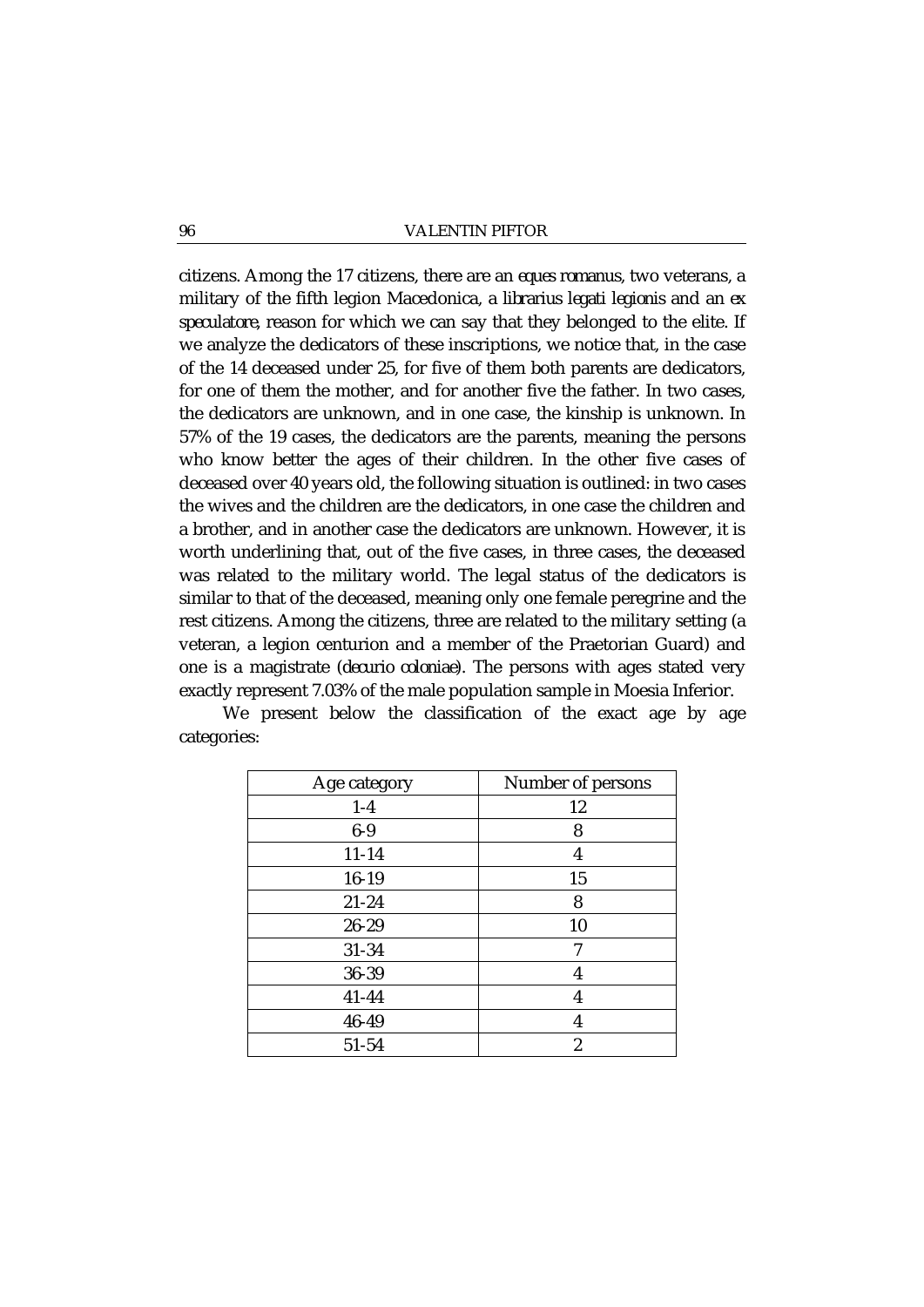| 56-59     | 7 |
|-----------|---|
| 61-64     | 9 |
| 66-69     | 3 |
| $71 - 74$ |   |
| 76-79     | 3 |
| 81-84     |   |
| 86-89     |   |
| 91-94     |   |
| 96-99     |   |
| 101-104   | 2 |

Table 3. Classification of unrounded ages by age categories

Most of the exact ages belong to the interval under 35 years old – 64 persons, meaning 60.95%, but there is also a certain concentration in the interval between 56 and 65 years old, close to the age when the veterans were discharged (15.23%). The agglomeration of exact ages up to less than 35 years old, unlike in the case of females – up to 25 years old, could also be due to the higher life expectancy at birth for males than for females. We find surprising the presence of the two unrounded ages over 100 years old; actually, they are the only ages over 100.

As regards the rounded ages for the male population in Moesia Inferior, the situation is the following:

| Age category (years) | Number of rounded ages |
|----------------------|------------------------|
|                      |                        |
| 10                   |                        |
| 15                   | 2                      |
| 20                   | 12                     |
| 25                   |                        |
| 30                   | 12                     |
| 35                   |                        |
|                      |                        |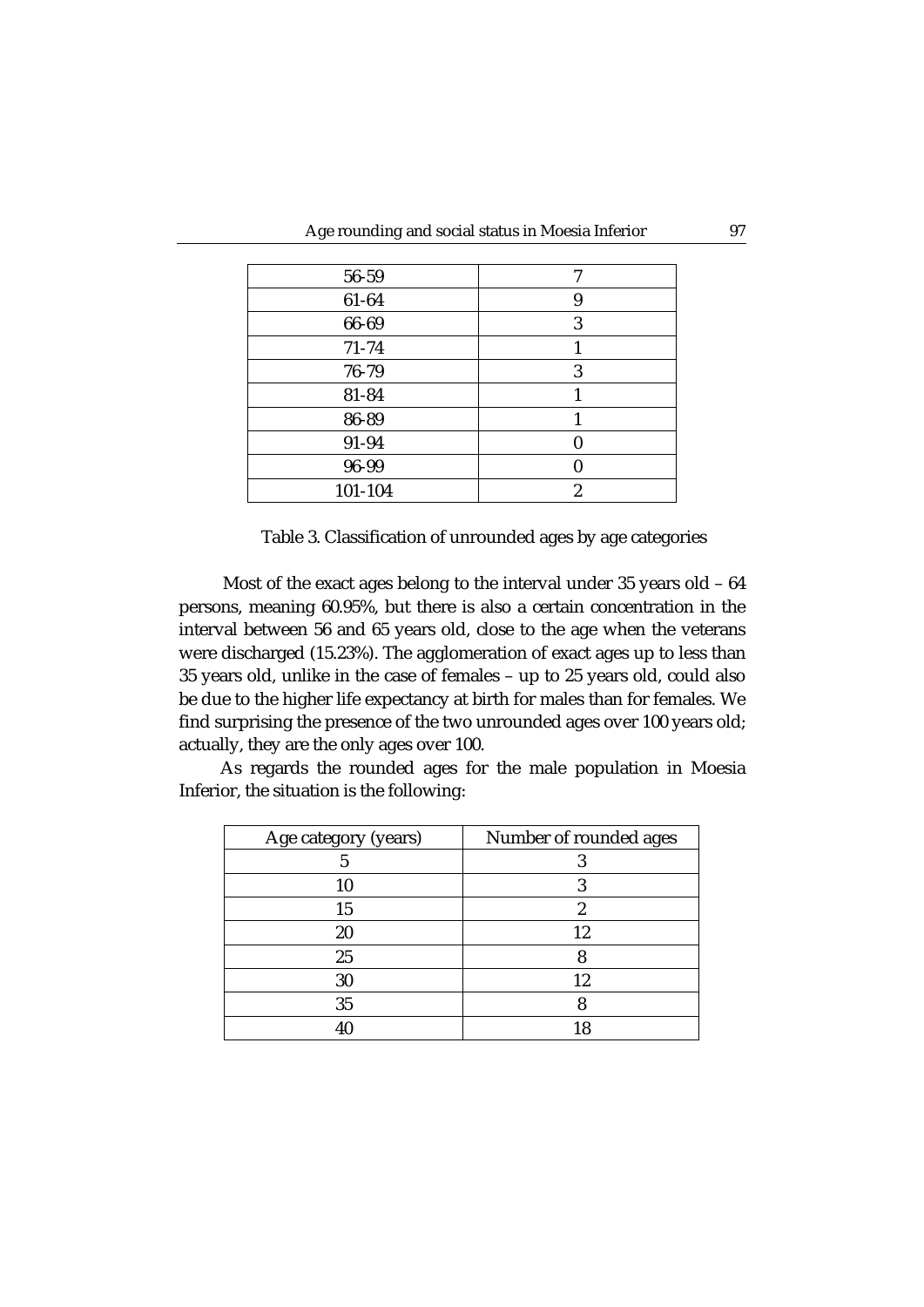| $\bf 45$   | 11               |
|------------|------------------|
| $50\,$     | 24               |
| ${\bf 55}$ | $\boldsymbol{4}$ |
| 60         | ${\bf 26}$       |
| 65         | $\boldsymbol{4}$ |
| $70\,$     | 16               |
| $75\,$     | $\boldsymbol{2}$ |
| 80         | $\overline{5}$   |
| 85         | $\boldsymbol{2}$ |
| $90\,$     | $\boldsymbol{2}$ |
| 95         | $\boldsymbol{0}$ |
| 100        | $\boldsymbol{2}$ |
| 105        | $\overline{0}$   |

Table 4. Classification of rounded ages by age categories

We notice that most rounded ages appear between 20 and 70 years old (87.8%); the most numerous cases are recorded at 30 years old (12 persons), 40 years old (16 persons), 50 years old (21 persons), 60 years old (24 persons), and 70 years old (15 persons). They are considered ages of the adulthood, of army discharge, or of the beginning of senescence, meaning of wisdom. The age of 60 was considered the beginning of what we call today senescence. Though in the historiography related to the names given to the various stages in the life of the Roman citizens many authors claimed that *senex* began around 40, Parkin proved that the old age-related view was far more complex and that, in the Roman world, the old age would have begun at  $60^{43}$ .

By analyzing the situation of the entire sample for Moesia Inferior and by adding the persons whose gender could not be determined to the male and female population, the following situation appears:

<sup>43</sup> PARKIN 2003.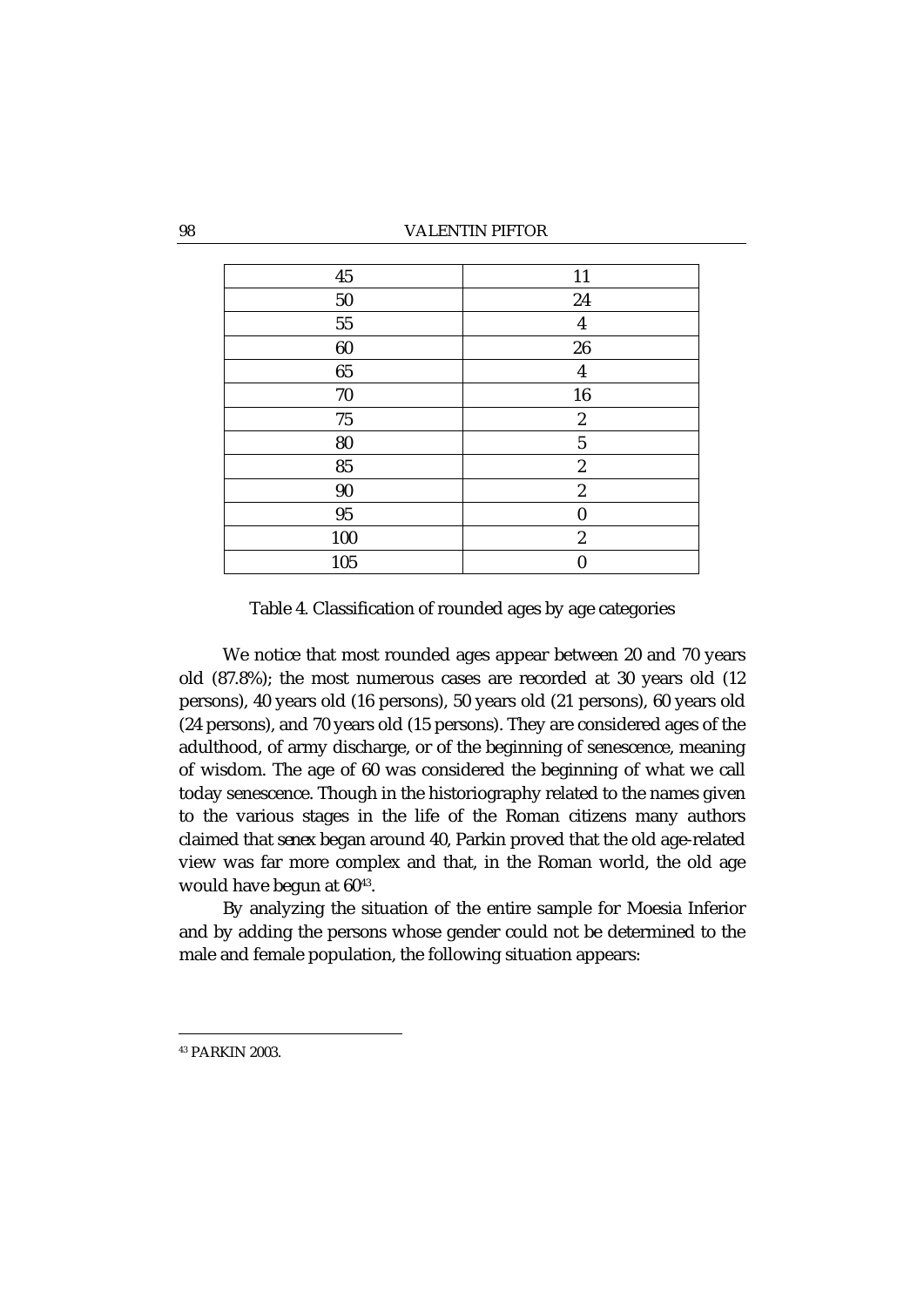

Figure 3. Age rounding for the population in Moesia Inferior

If, in the case of females, the unrounded ages are the most numerous percentage wise, and if, in the case of males, the most numerous are those ending in 0, at the level of the entire population there is an equalization as regards the percentages. In addition, by analyzing the percentage of the exactly mentioned ages, meaning the 11 ages for females and the 25 for males, and by adding a child who died at 5 years and 12 days old $44$ , we obtain 36 very exact ages. They are part of a sample of 375 persons, meaning 9.6%, a mean between the percentage of the female and that of the male population.

In the following lines, we will try to apply Whipple's Index to our sample and to compare it with the results obtained by Duncan-Jones.

After applying Whipple's Index to the female sample, we have obtained the following results:

<sup>44</sup> ISM II, 218.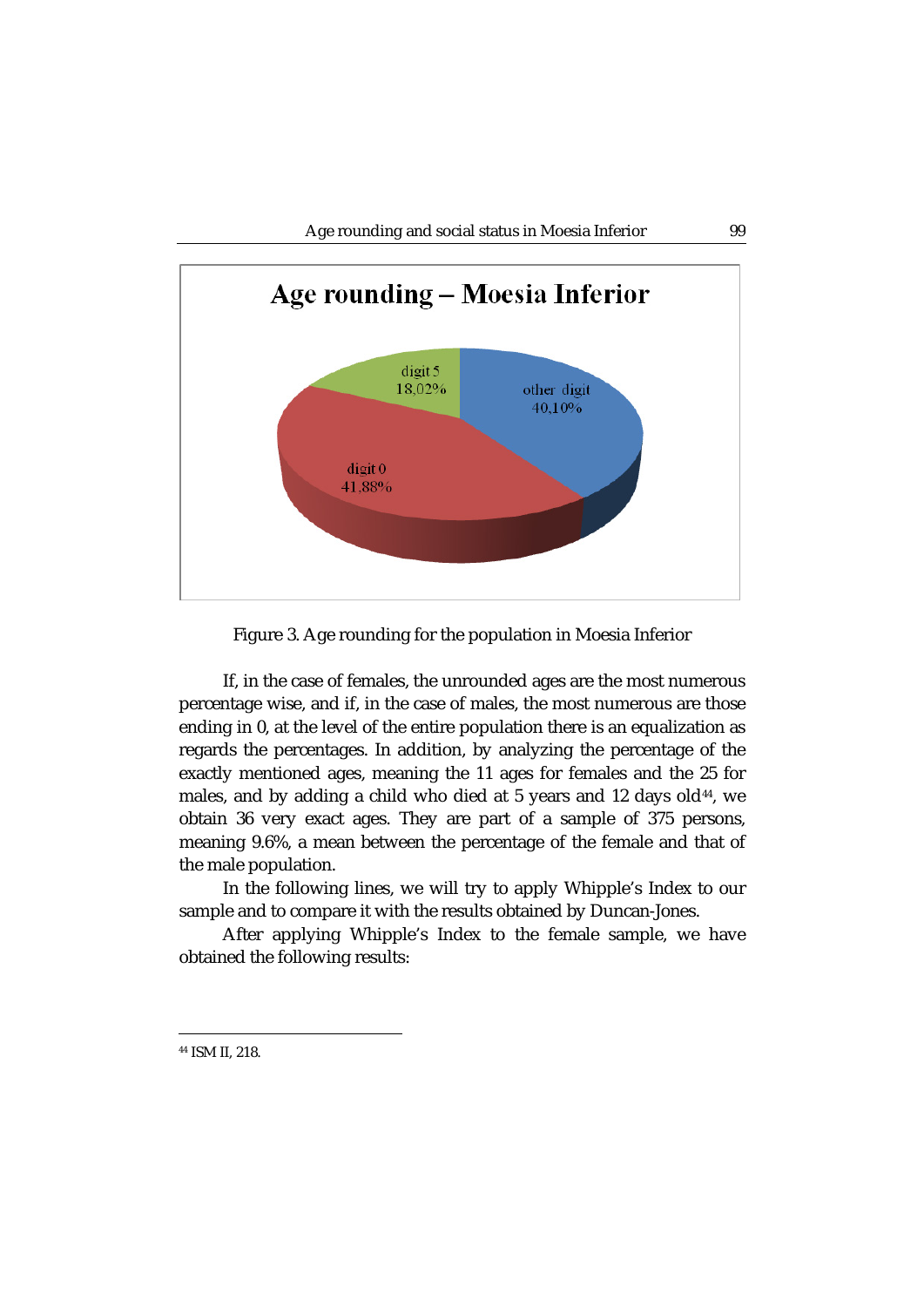| Age groups   | Ages ending    | Total | Whipple's |
|--------------|----------------|-------|-----------|
|              | in a number    |       | Index     |
|              | divisible by 5 |       |           |
| 23-32        | 19             | 25    | 70.00     |
| $33 - 42$    | 11             | 14    | 73.21     |
| $43 - 52$    | 10             | 11    | 88.63     |
| 53-62        | 10             | 12    | 79.16     |
| 23-62        | 50             | 62    | 75.80     |
| Mean of the  |                |       | 77.75     |
| four decades |                |       |           |

## Table 5. Whipple's Index for females

The number of persons within the calculation interval is 62, meaning only 57.40% of a small overall sample, representing the smallest sample in the Lower Danube area. The first decade comprises almost 40% of the ages, and then they decrease, with the exception of a slight increase in the last decade. The relatively close values of the first two decades, also close to the final mean of the index, show that the younger persons provide the general trend for the entire sample. The third decade is weird, because the index has a high value – 87.5, showing a strong rounding process; there is only one age (43 years old) that is not divisible by 5. It is surprising that the lowest value of the index is registered at the decade 53-62. A possible explanation is that the dedicators of the stones for the persons who died at an older age are their children, usually a little less careful concerning their mother's age. The index has very high values, also due to the relatively small sample. Nevertheless, this is not the only explanation. Moesia Inferior is a peripheral province of the Empire, with a mixture between the centuries old Greek-speaking tradition and the Roman one. The more we advance southward and eastward, the fewer funerary stones that state the age. This precision is part of the Roman funerary customs, while the Greeks prefer to present information on the way a person died and who he/she was.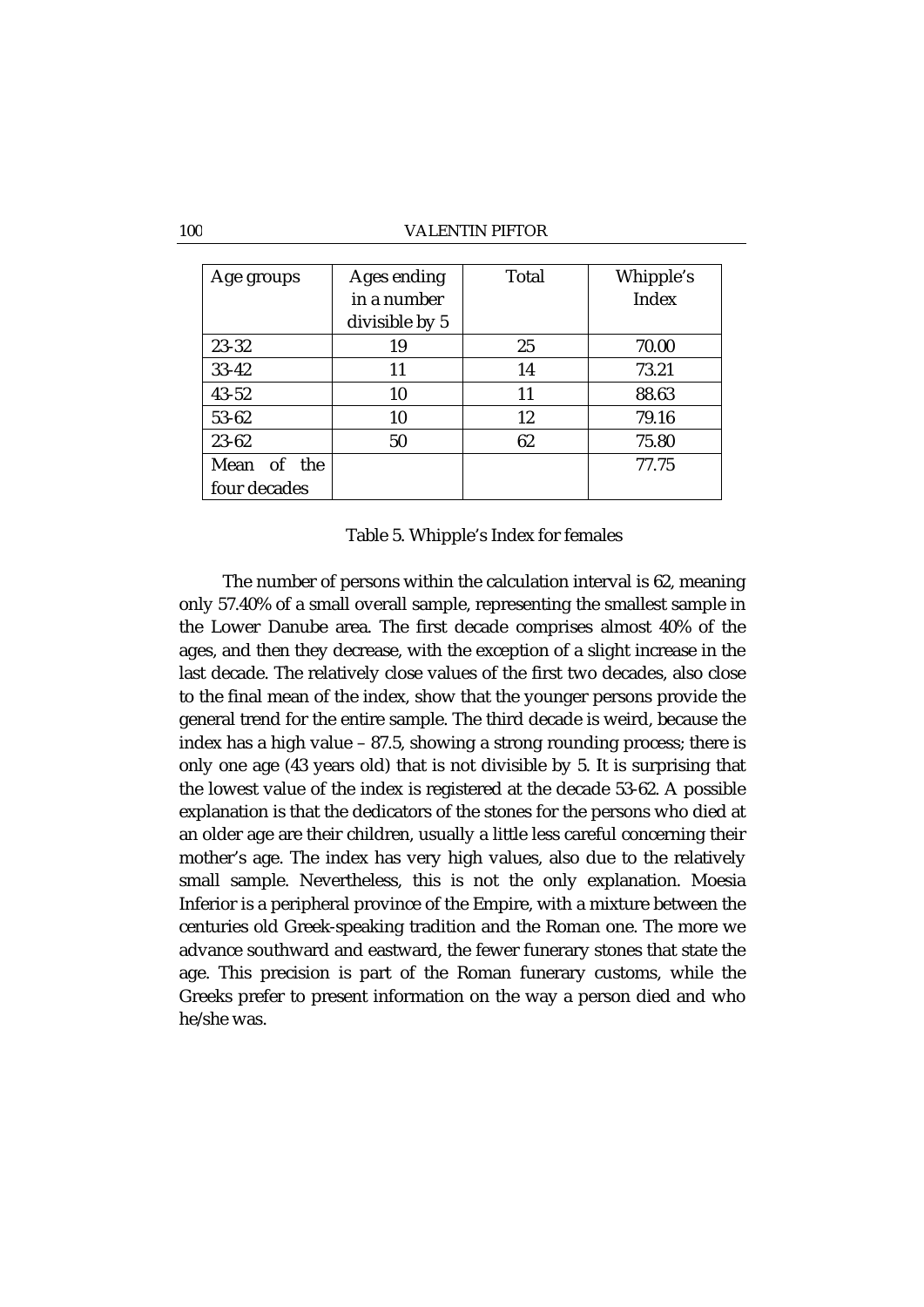The index value is close to that obtained by Duncan-Jones for the females within the two Moesias – 73.345. This shows that there was an accentuated preference in this area for the ages ending in a digit divisible by 5.

In his article regarding digit preferences when expressing one's age, W. Scheidel says that the interval 23-62 or 20-69 is not the best choice in order to calculate preference digits, taking into account that, for the Egypt sample, Bagnall and Frier obtained a life expectancy at birth of  $22.5$  years<sup>46</sup>. For his calculations, he used an extended sample with ages ranging between 10 and 69. We tried to apply the calculation method for Whipple's Index to this extended sample. We have obtained a 60.5 value, much lower than that obtained for the sample 23-62. This is not surprising because, up to 25 years old, in our sample there were mainly unrounded ages, as we have shown above. This extended sample comprises 76 persons - 14 more than the small one, which means, for our rather small sample, almost 14%.

| Age groups | Ages ending    | Total | Whipple's |
|------------|----------------|-------|-----------|
|            | in a number    |       | Index     |
|            | divisible by 5 |       |           |
| $10-19$    | 2              | 12    |           |
| 20-29      | 10             | 19    | 40.78     |
| 30-39      | 17             | 20    | 81.25     |
| 40-49      | 7              | 8     | 84.37     |
| 50-59      | 9              | 11    | 77.27     |
| 60-69      | 10             | 11    | 88.63     |
| $10 - 69$  | 55             | 81    | 59.87     |

Table 6. Whipple s Index for females (extended sample)

The first decade does not include an age rounding process, and the second decade provides a value under 50, significantly lower than that of

 $\overline{\phantom{a}}$ 

<sup>45</sup> DUNCAN-JONES 1977, 343.

<sup>46</sup> BAGNALL, FRIER 1995, 77.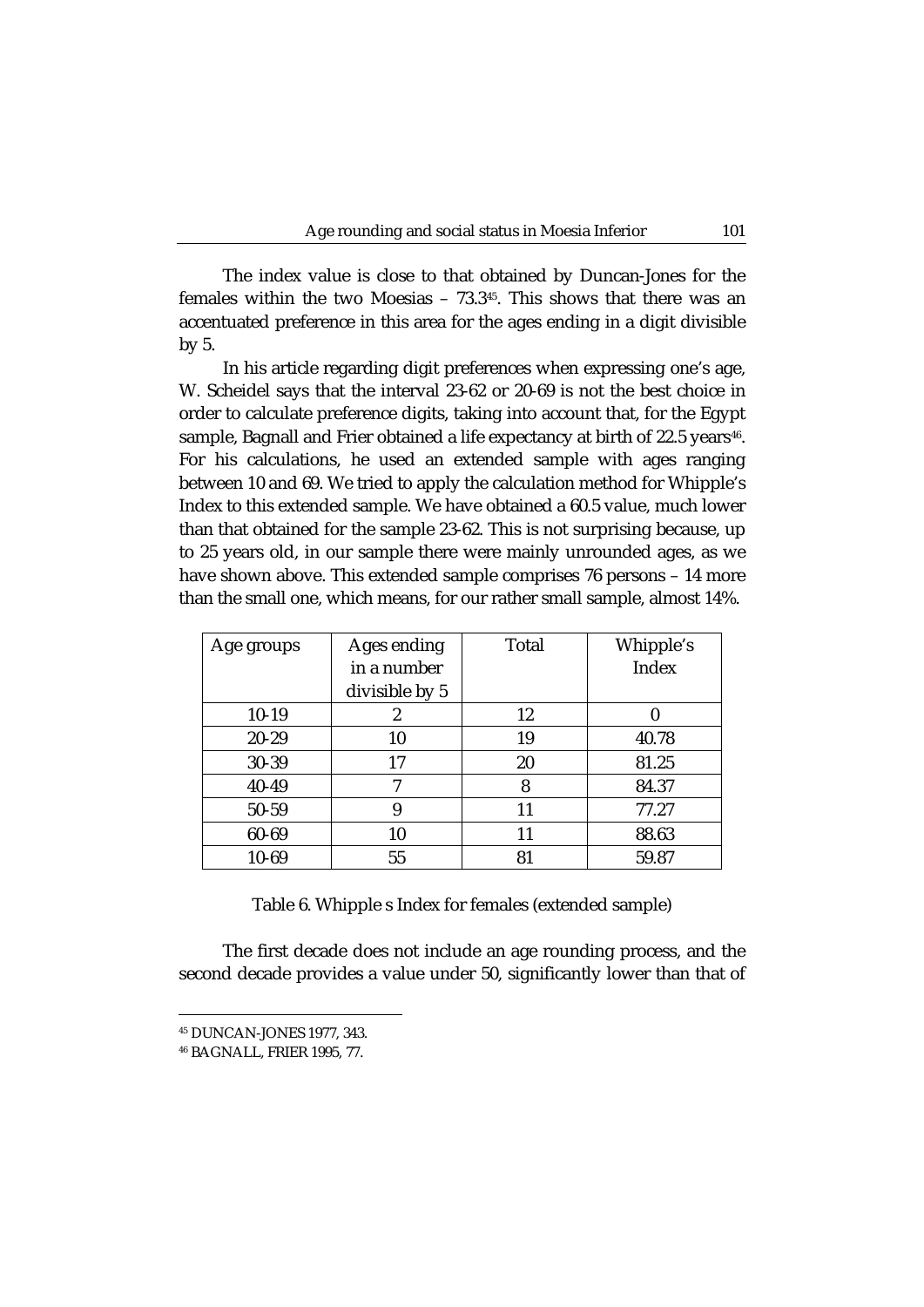the reduced sample. Starting with the third decade, the values increase: they are situated between 80 and 90, except for the decade 50-59, which records a value little under 80. The first three decades comprise many persons, while in the second half of the sample the number of persons decreases by every decade. Starting with the age of 30, the age rounding process is highly present in Moesia Inferior. The value of the rounding index at the level of the entire extended sample is significantly lower (by almost 20) than that of the reduced sample.

From the legal perspective, as regards the female sample in Moesia Inferior, the following situation appears:



Figure 4. Legal status of the females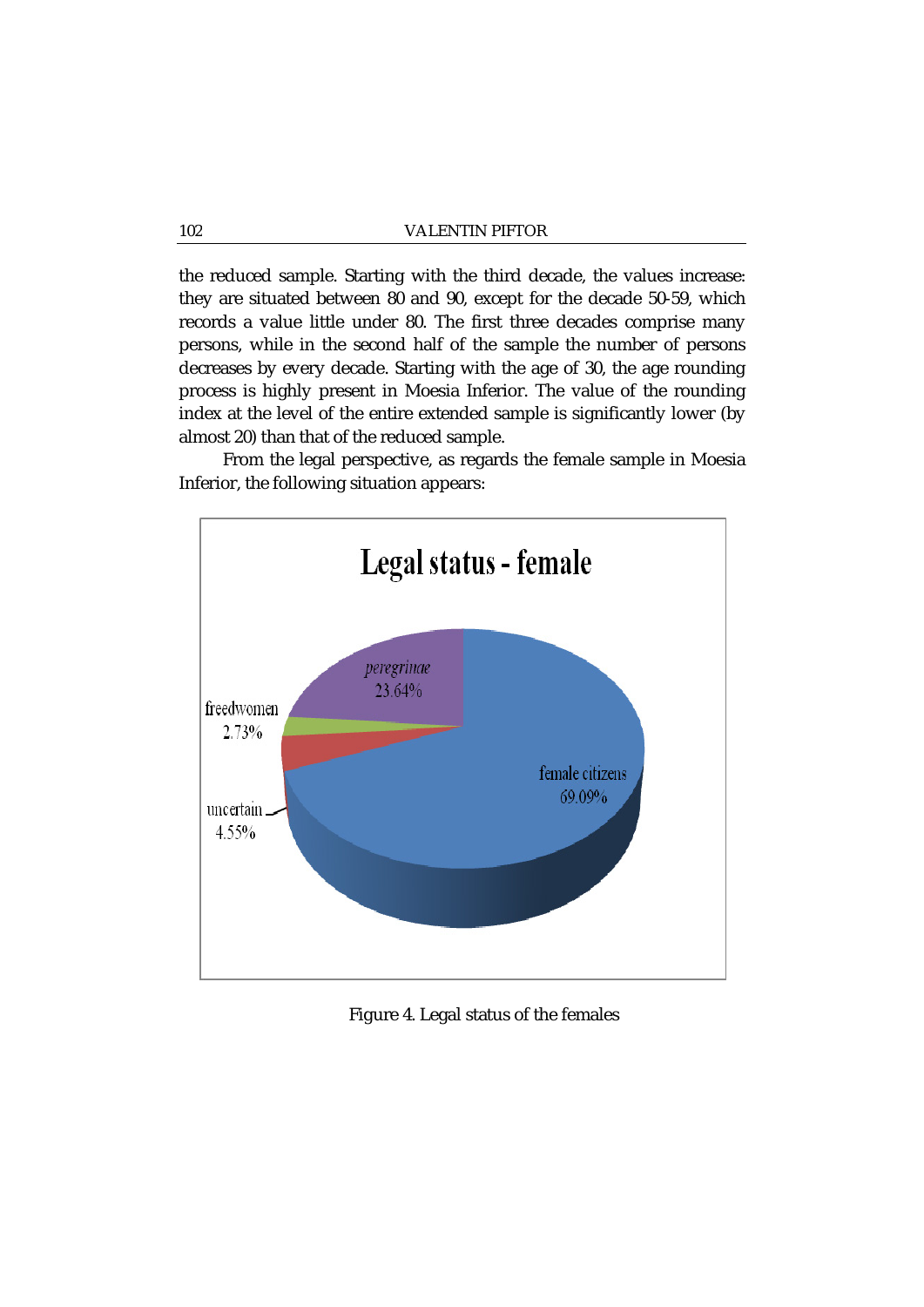In order to identify any age rounding tendency depending on the legal status of the deceased females, we have applied Whipple's Index only for the female citizens and for the *peregrinae*, as the freedwomen are too few to include them in the calculation. In addition, there was no slave female in our sample.

| Age groups        | Ages ending in | Total | Whipple's Index |
|-------------------|----------------|-------|-----------------|
|                   | a number       |       |                 |
|                   | divisible by 5 |       |                 |
| 23-32             | 12             | 17    | 63.23           |
| $33 - 42$         | 7              | 10    | 62.50           |
| $43 - 52$         | 8              | 9     | 86.11           |
| 53-62             | 5              | 6     | 79.16           |
| 23-62             | 32             | 42    | 70.23           |
| Mean<br>of<br>the |                |       | 72.75           |
| four decades      |                |       |                 |

Table 7. Whipple's Index for female citizens

The situation of the female citizens is slightly different from that of women in general. There are lower values in the first two decades than those at the level of the entire population. The third decade has a very high index, as in the case of the entire female population. The mean has approximately the same values as at the level of the entire female population.

| Age groups | Ages ending    | Total | Whipple's |
|------------|----------------|-------|-----------|
|            | in a number    |       | Index     |
|            | divisible by 5 |       |           |
| $10-19$    |                | 10    |           |
| $20 - 29$  |                | 14    | 28.57     |
| 30-39      | 10             | 13    | 71.15     |
| 40-49      |                |       | 82.14     |
| 50-59      |                |       | 84.37     |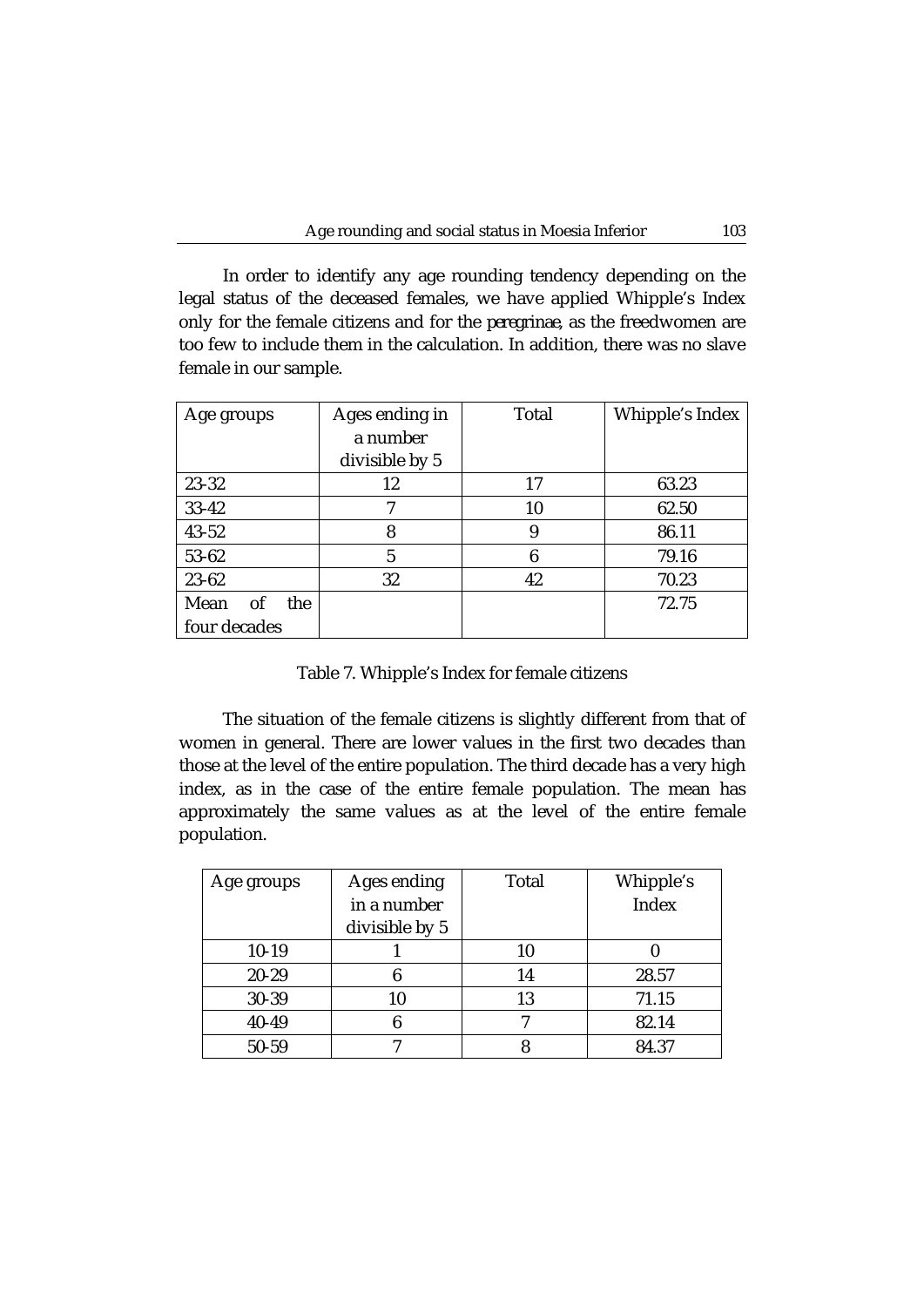### 104 VALENTIN PIFTOR

| $60 - 69$ |           | -<br>u      | 100             |
|-----------|-----------|-------------|-----------------|
| 10-69     | n r<br>ບບ | ہم س<br>ບ ເ | 77 F<br>∽<br>്പ |

Table 8. Whipple's Index for female citizens (extended sample)

In the extended sample, an increase of the index values was found, which shows the accentuation of the rounding process by age. In the first decade, no rounding process is present, while the last decade features only rounding ages. The index value in the second decade is very low, while in the third decade the value is double. Starting with the age of 30, the rounding process is accentuated in the extended samples of the citizens in Moesia Inferior. The value of the entire sample is significantly lower than in the case of the reduced sample.

| Age groups   | Ages ending    | Total | Whipple's |
|--------------|----------------|-------|-----------|
|              | in a number    |       | Index     |
|              | divisible by 5 |       |           |
| 23-32        | 5              | 6     | 79.16     |
| $33 - 42$    | 2              | 2     | 100       |
| $43 - 52$    |                |       | 100       |
| 53-62        | 5              | 6     | 79.16     |
| 23-62        | 13             | 15    | 83.33     |
| Mean of the  |                |       | 89.58     |
| four decades |                |       |           |

Table 9. Whipple's Index for the *peregrinae*

The situation of the *peregrinae* is very different from that of the female citizens. The *peregrinae* offer the image of a sample with an accentuated rounding process: only two persons of the 15 within the sample do not have rounded ages.

| Age groups | Ages ending | Total | Whipple's |
|------------|-------------|-------|-----------|
|            | in a number |       | Index     |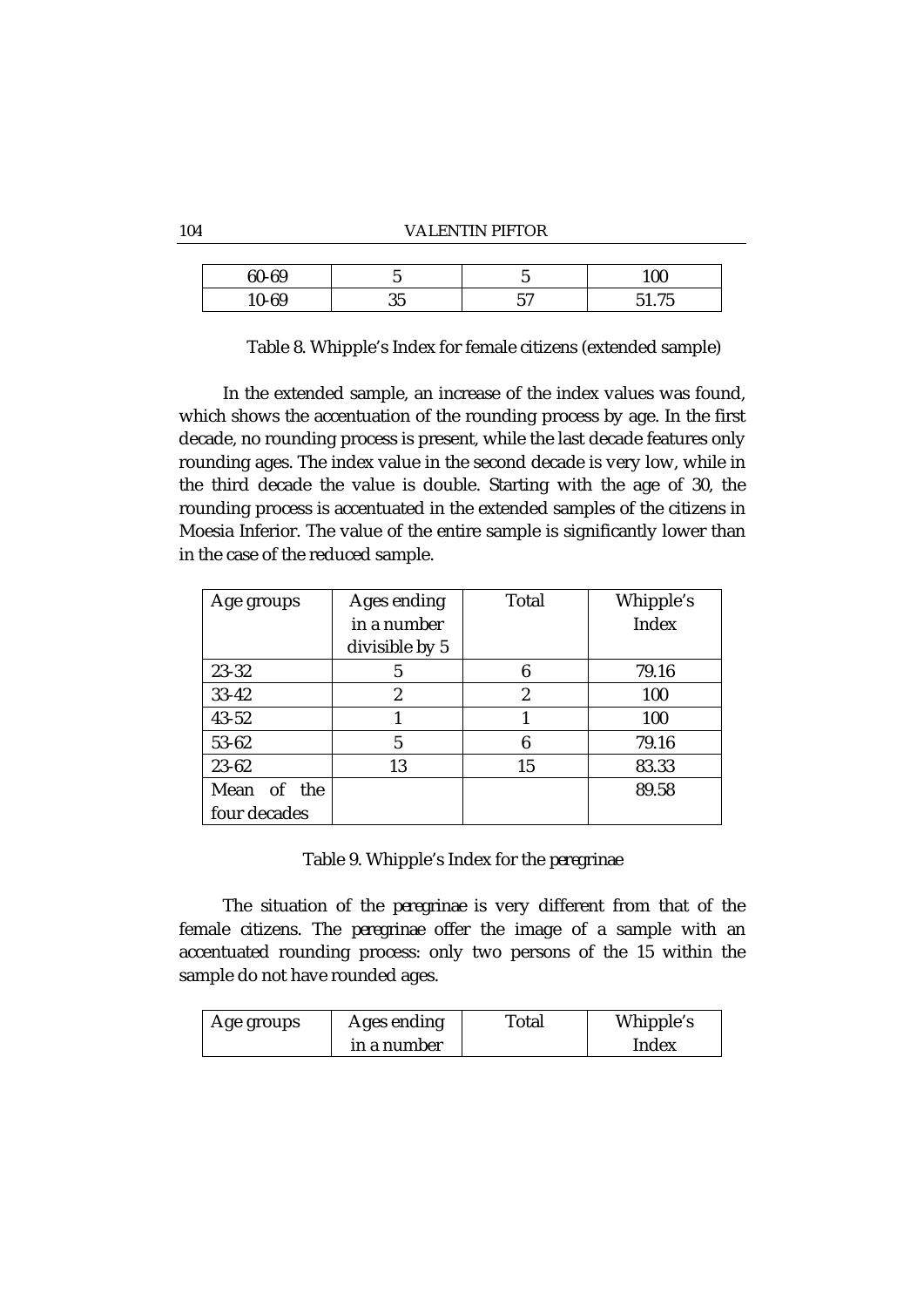|           | divisible by 5 |    |       |
|-----------|----------------|----|-------|
| $10-19$   |                | 2  | 37.50 |
| $20 - 29$ | G.             |    | 68.75 |
| 30-39     |                |    | 100   |
| 40-49     |                |    | 100   |
| 50-59     |                | 2  | 37.50 |
| 60-69     |                |    | 79.16 |
| 10-69     | 15             | 19 | 73.68 |

Table 10. Whipple's Index for the *peregrinae* (extended sample)

In the extended sample of the *peregrinae*, we notice low values under 40 (two decades), but also exclusively rounded ages in two other decades. The index value at the level of the extended sample is lower than in the above-presented situation.

In the case of the persons with uncertain legal status, we notice exclusively rounded ages, and in the case of freedwomen, two rounded ages and an uncertain age. We may pinpoint that, the higher the social status, the lower the age rounding process: the citizens were more careful concerning the persons' age than the other categories. Though rising proportionally with them, the age rounding process remains differentiated on social categories. The female citizens have lower scores than the *peregrinae*, except for the decades 50-59, 60-69 of the extended sample. This can be explained by the fact that the samples of *peregrinae* also include persons within the Greek environment on the Black Sea coast, who had a good financial situation and a high education level, though they were not citizens.

By applying Whipple's Index on the male sample in Moesia Inferior, we obtain the following results:

| Age groups | Ages ending    | Total | Whipple's |
|------------|----------------|-------|-----------|
|            | in a number    |       | Index     |
|            | divisible by 5 |       |           |
| 23-32      | 20             | 40    | 37.50     |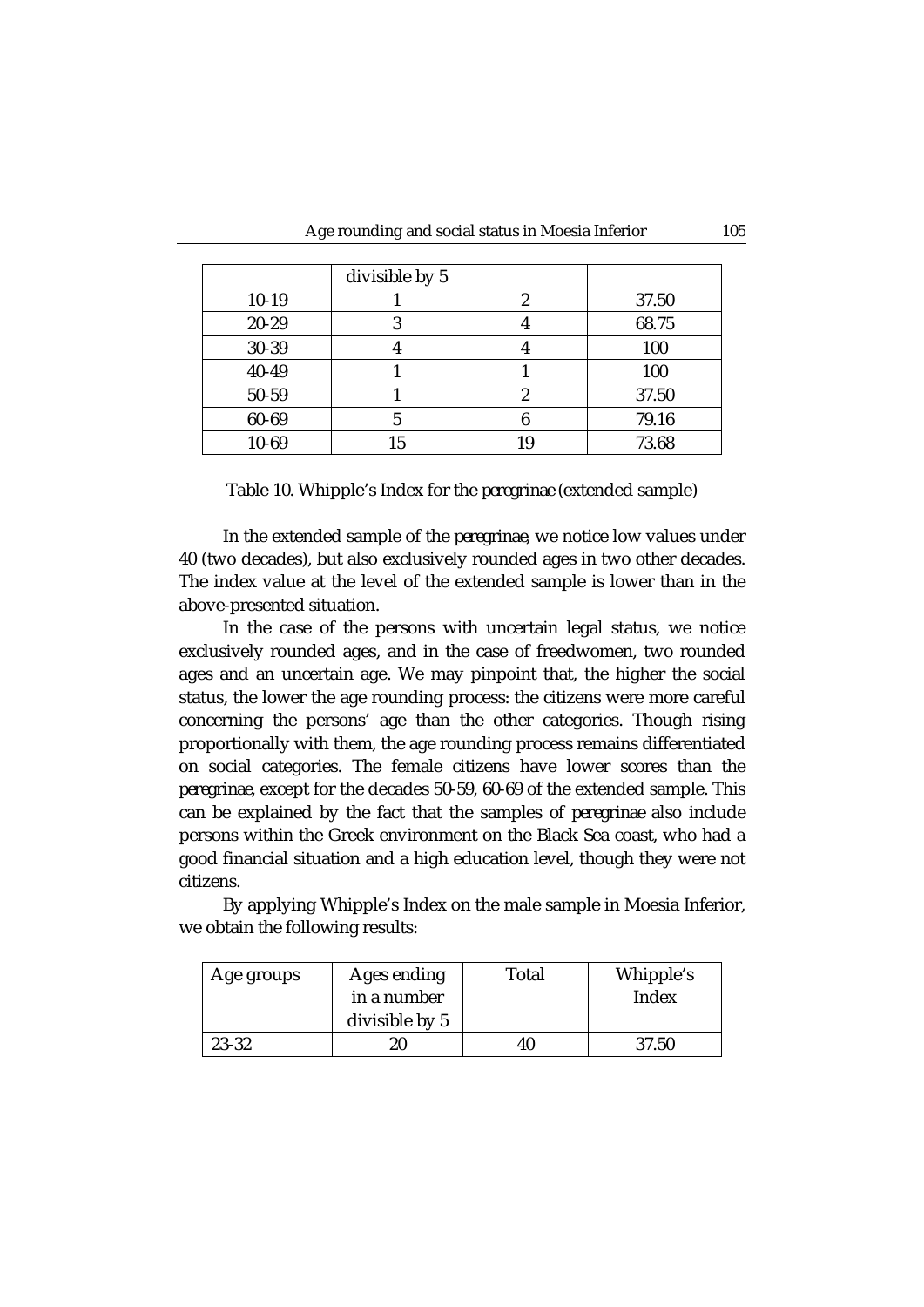### 106 VALENTIN PIFTOR

| $33 - 42$    | 26  | 34  | 70.58 |
|--------------|-----|-----|-------|
| $43 - 52$    | 35  | 41  | 81.70 |
| 53-62        | 31  | 41  | 69.51 |
| 23-62        | 112 | 156 | 64.74 |
| Mean of the  |     |     | 64.82 |
| four decades |     |     |       |

Table 11. Whipple's Index for males

The sample used to calculate Whipple's Index for males comprises 144 individuals, representing 56% of the overall male sample, which means a lower percentage than that of the female population. Nevertheless, this is understandable because in the female sample there is no individual over 80 years old, while the male sample comprises three centenarians. The Whipple's Index values are lower for males than for females. We notice a relatively uniform division on decades for the sample used. The first decade has a very low value, while the third decade, as in case of females, has a very high value compared to the mean and to the other values. The fourth decade is close to the mean, but slightly higher. All the values are significantly lower than for females.

When comparing it to the results obtained by R.P. Duncan-Jones for the two Moesias, our value is slightly higher, but close. Duncan-Jones obtained 57.2 for the males of the two Moesias<sup>47</sup>, compared to  $64.74$  - the value that we obtained for the ages in Moesia Inferior.

| Age groups | Ages ending    | Total | Whipple's |
|------------|----------------|-------|-----------|
|            | in a number    |       | Index     |
|            | divisible by 5 |       |           |
| $10-19$    | 4              | 25    |           |
| 20-29      | 19             | 37    | 39.18     |
| 30-39      | 20             | 31    | 55.64     |
| 40-49      | 29             | 37    | 72.97     |

<sup>47</sup> DUNCAN-JONES 1977, 343.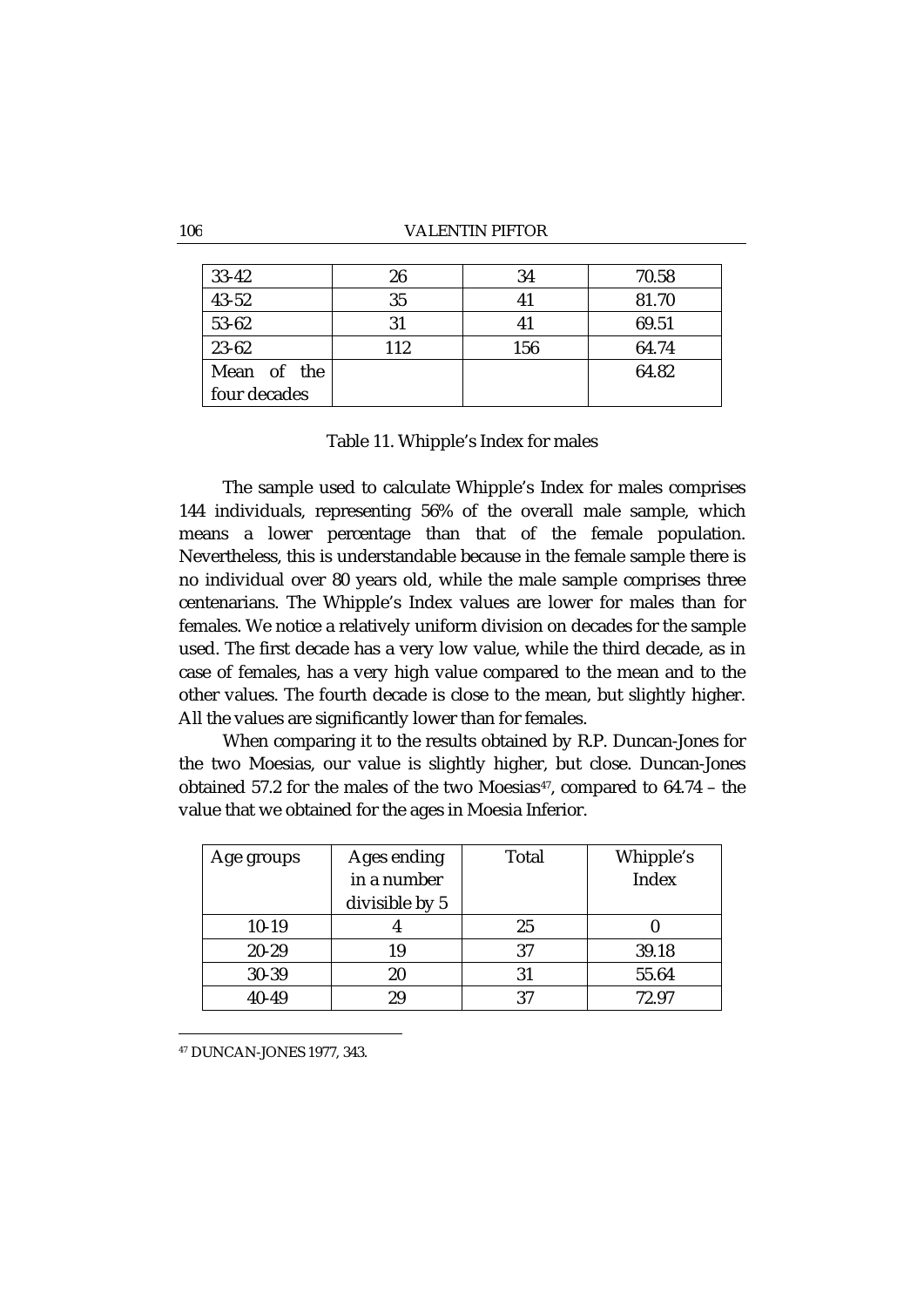| 50-59 | 28        | 37  | 69.59 |
|-------|-----------|-----|-------|
| 60-69 | Չ 1<br>JІ | 42  | 67.27 |
| 10-69 | 131       | 209 | 53.34 |

| Table 12. Whipple's Index for males (extended sample) |  |  |
|-------------------------------------------------------|--|--|
|-------------------------------------------------------|--|--|

The first decade does not present an age rounding process; the rounded ages constitute only 20% of the decade sample. The values increase in the next three decades, while in the last two they decrease a little. The number of persons in each decade is similar, except for the first decade, which has a smaller number. The model is similar to that of the reduced sample. The values are lower in the case of the decades, as well as at the level of the entire sample.



Figure 5. Legal status of the male population

As concerns the males, besides the legal statuses of *peregrinus*, freedman, and slave, we have added three other categories: magistrates, soldiers, and veterans. The magistrates would represent the wealthiest and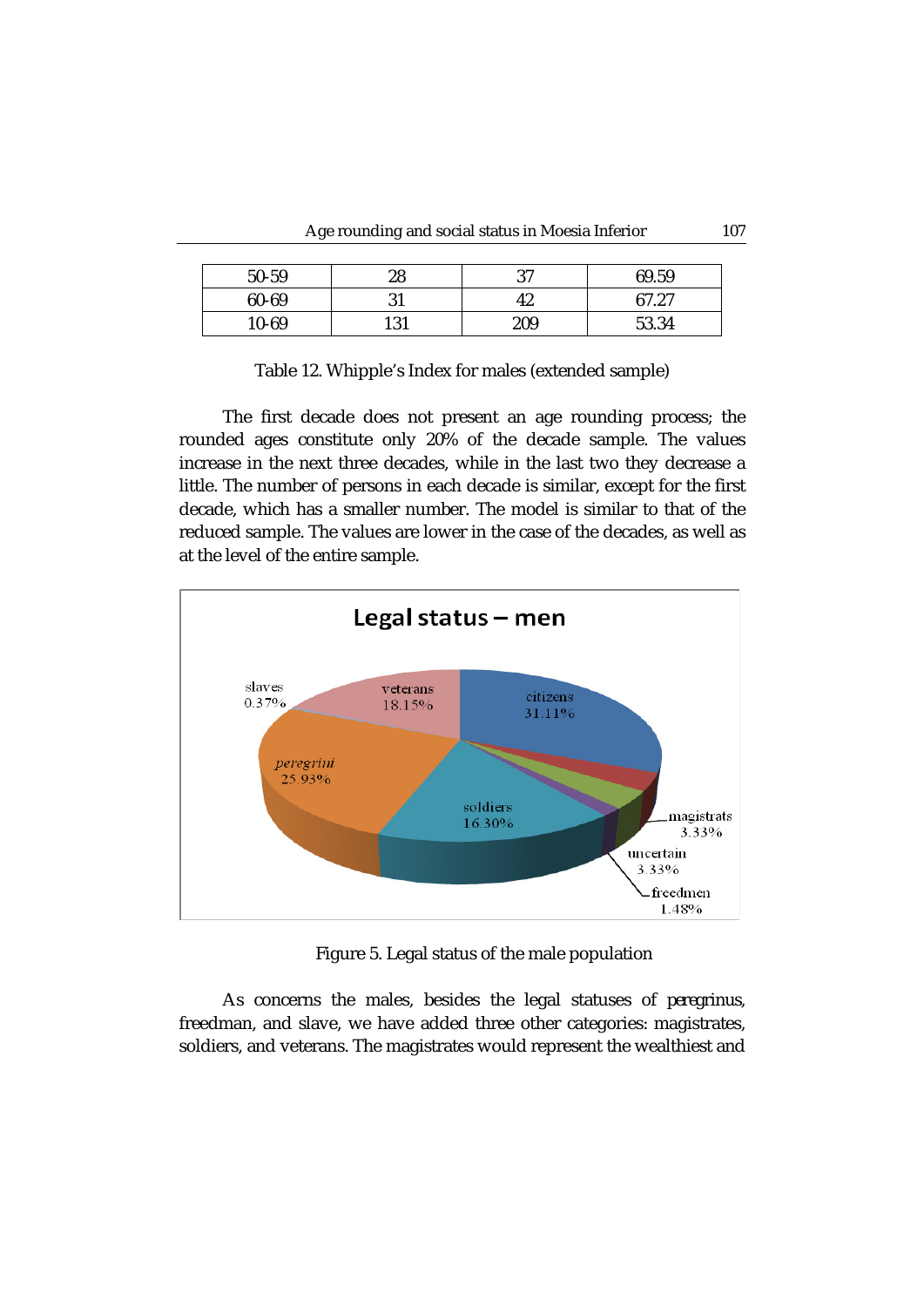most educated among the citizens and the *peregrini* (in the Greek cities on the Black Sea coast), while the soldiers and veterans are categories that do not come only from that province and that present high mobility. We notice that the soldiers and the veterans would represent the highest percentage in our sample, followed by citizens and *peregrini*. This is why we will analyze the three categories below, by observing and analyzing the differences and similarities between them.

| Age groups   | Ages ending    | Total | Whipple's |
|--------------|----------------|-------|-----------|
|              | in a number    |       | Index     |
|              | divisible by 5 |       |           |
| $23 - 32$    | 6              | 12    | 37.50     |
| $33 - 42$    | 6              | 7     | 82.14     |
| $43 - 52$    | 7              | 8     | 84.37     |
| 53-62        | 8              | 10    | 75.00     |
| $23 - 62$    | 27             | 37    | 66.21     |
| Mean of the  |                |       | 69.75     |
| four decades |                |       |           |

Table 13. Whipple's Index for citizens

| Age groups | Ages ending    | Total | Whipple's |
|------------|----------------|-------|-----------|
|            | in a number    |       | Index     |
|            | divisible by 5 |       |           |
| $10-19$    | 2              | 12    |           |
| 20-29      | 6              | 13    | 32.69     |
| 30-39      | 5              | 6     | 79.16     |
| 40-49      |                | 8     | 84.37     |
| 50-59      | 6              | 8     | 68.75     |
| 60-69      | 8              | 8     | 100       |
| $10 - 69$  | 34             | 55    | 52.27     |

Table 14. Whipple's Index for citizens (extended sample)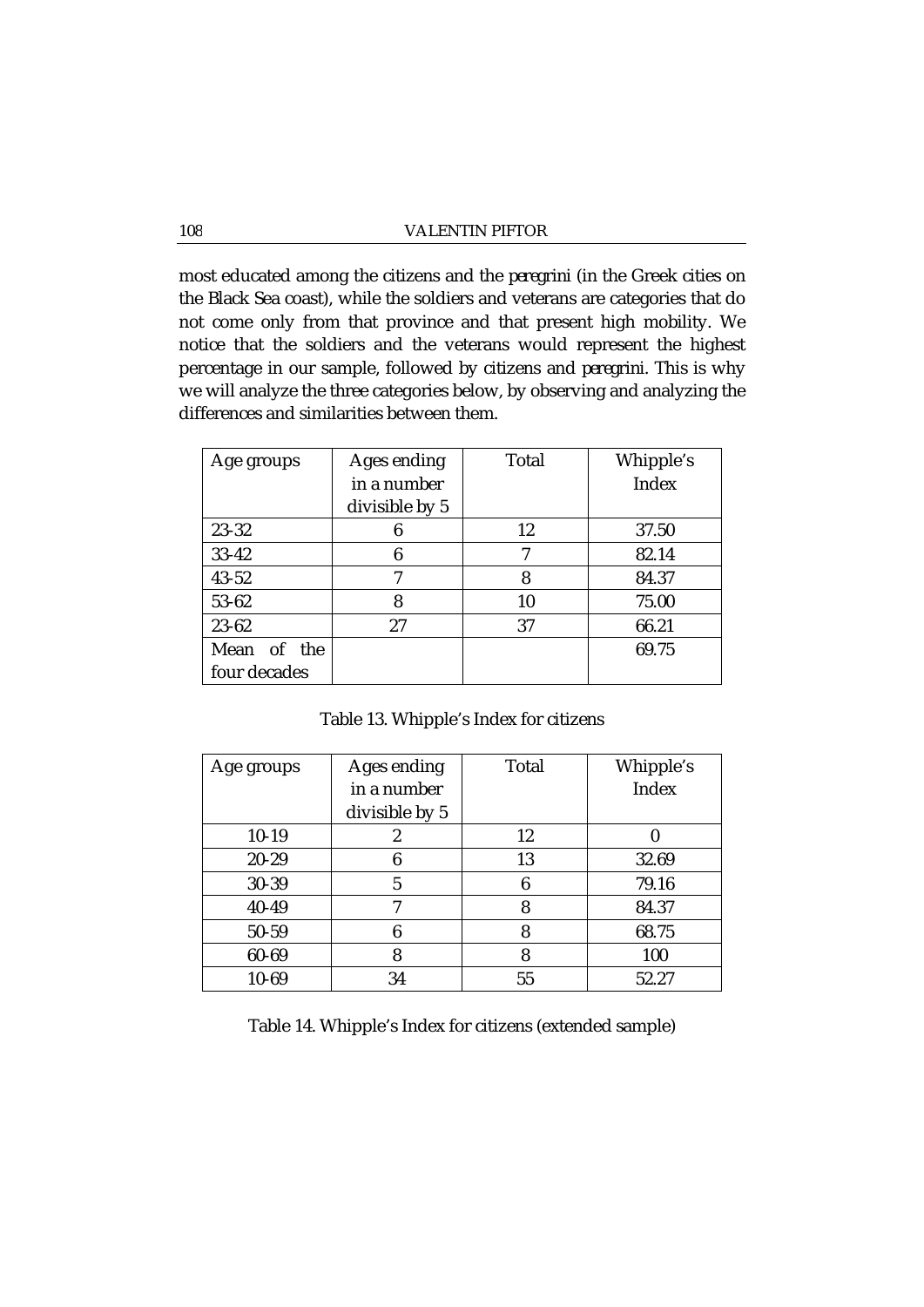For the first sample, the model is similar to that of the entire population. The values of the second, the third, and the fourth decades present higher values than the entire population. The fourth decade has a lower value than the second and the third decades. The last three decades have higher values than the mean and at least twice the value of the first decade. We can say that, after the age of 30, the age rounding process becomes significant. In the extended sample, the first decade does not feature an age rounding process; the second decade has a low value, while the four other decades have double values compared to the second decade. The last decade is represented only by rounded ages. The index value at the level of the extended sample is significantly lower than in the case of the reduced sample; the difference is around 15.

Compared to female citizens, male citizens register lower values, except for the second decade, where the value seems to be higher. Generally, it appears that, when the deceased was a male citizen, the dedicators stated more exactly the age than in the case of a female citizen.

| Age groups   | Ages ending    | Total | Whipple's    |
|--------------|----------------|-------|--------------|
|              | in a number    |       | <b>Index</b> |
|              | divisible by 5 |       |              |
| 23-32        |                | 9     | 30.55        |
| $33 - 42$    | 8              | 9     | 86.11        |
| $43 - 52$    | 9              | 9     | 100          |
| 53-62        | 3              | 4     | 68.75        |
| 23-62        | 25             | 31    | 75.80        |
| Mean of the  |                |       | 71.35        |
| four decades |                |       |              |

Table 15. Whipple's Index for *peregrini*

| Age groups | Ages ending<br>in a number<br>divisible by 5 | Total | Whipple's<br>Index |
|------------|----------------------------------------------|-------|--------------------|
| $10-19$    |                                              |       |                    |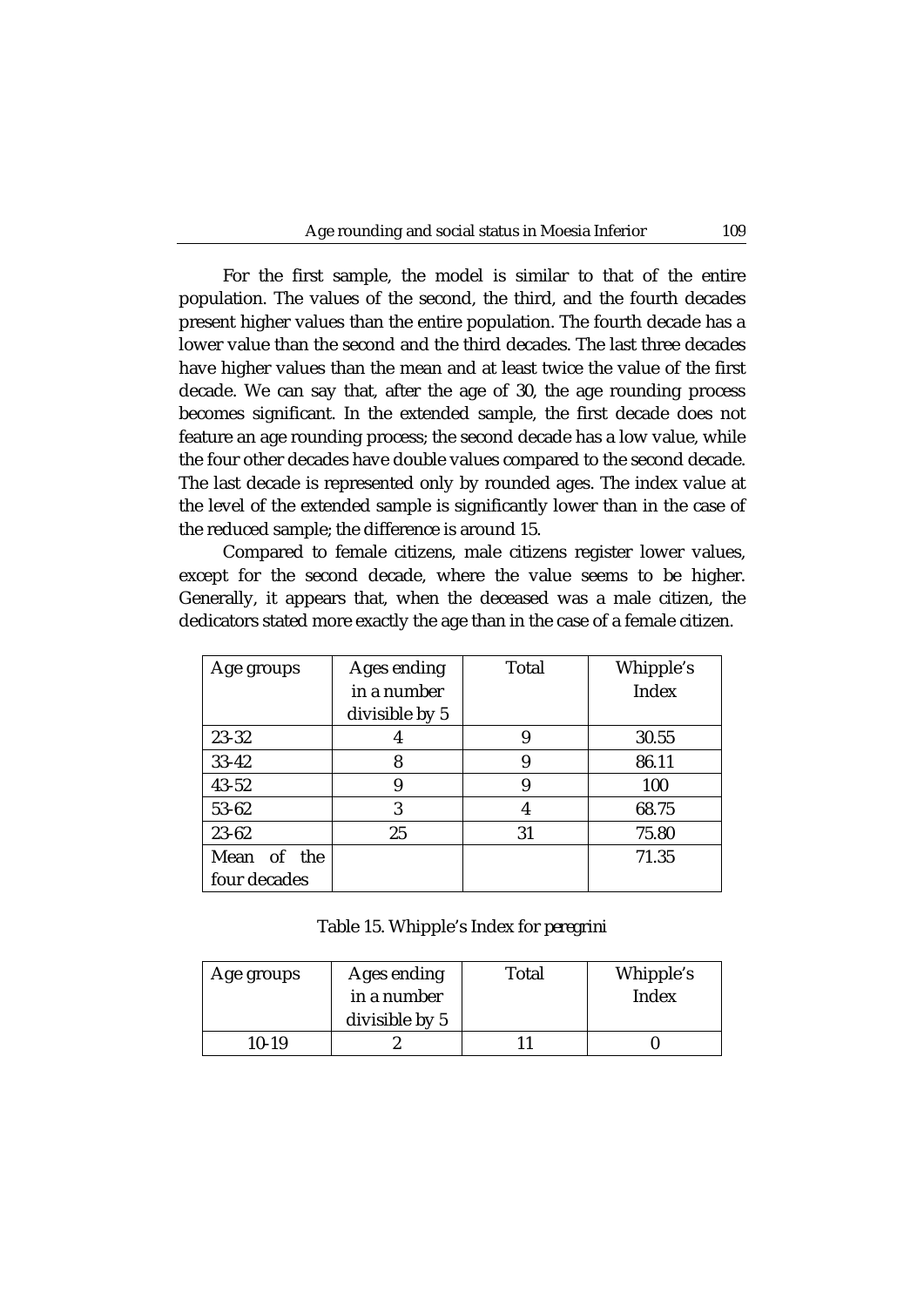### 110 VALENTIN PIFTOR

| $20 - 29$ |    | 62.50 |
|-----------|----|-------|
| 30-39     |    | 68.75 |
| 40-49     |    | 84.37 |
| 50-59     |    | 84.37 |
| 60-69     |    | 37.50 |
| 10-69     | 32 | 53.43 |

Table 16. Whipple's Index for *peregrini* (extended sample)

The first decade within the first sample offers a low value, followed by two decades with high values (one represented exclusively by rounding ages) and the last decade with a lower value. In the second sample, the first decade does not present an age rounding process, and the last decade has a very low value. The other decades have high values. The age rounding process increases with the age in the case of the *peregrini* in Moesia Inferior, but around the age of 60, the age rounding process is less accentuated.

The index values are different from those for the male citizens. The values are very high for the second and the third decades, the latter including exclusively digits ending in a number divisible by 5. Also, all the values are lower than those of the *peregrinae*. The mean is still slightly higher than that of the male citizens.

| Age groups   | Ages ending    | Total | Whipple's |
|--------------|----------------|-------|-----------|
|              | in a number    |       | Index     |
|              | divisible by 5 |       |           |
| 23-32        | 4              | 11    | 20.45     |
| $33 - 42$    | 7              | 13    | 42.30     |
| $43 - 52$    | 17             | 22    | 71.59     |
| 53-62        | 17             | 22    | 71.59     |
| 23-62        | 45             | 68    | 57.72     |
| Mean of the  |                |       | 58.90     |
| four decades |                |       |           |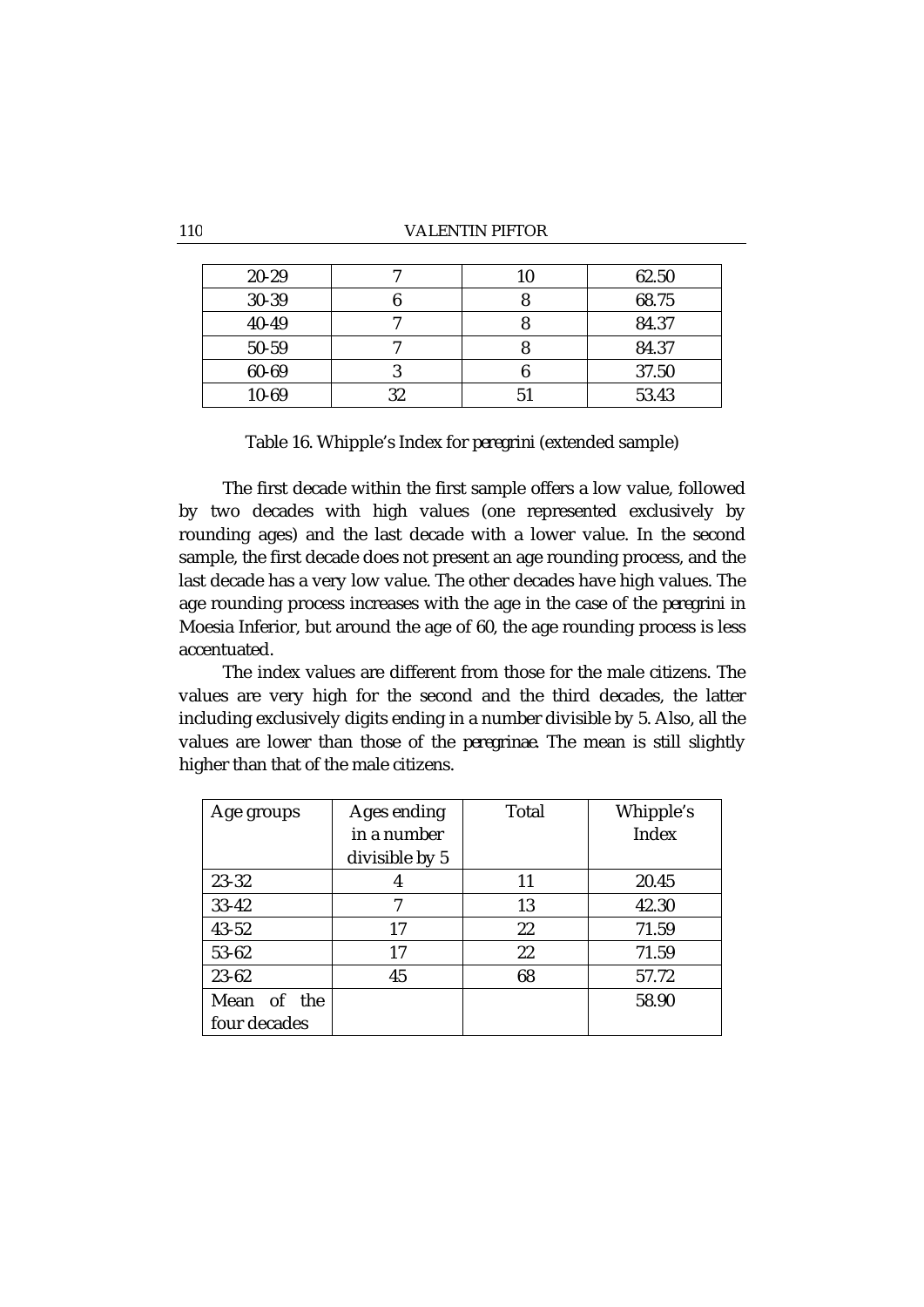| Age groups | Ages ending    | Total | Whipple's |
|------------|----------------|-------|-----------|
|            | in a number    |       | Index     |
|            | divisible by 5 |       |           |
| $10-19$    |                | 2     |           |
| $20 - 29$  | 3              | 8     | 21.87     |
| 30-39      | 4              | 11    | 20.45     |
| 40-49      | 10             | 16    | 53.12     |
| 50-59      | 14             | 20    | 62.50     |
| 60-69      | 17             | 23    | 67.39     |
| 10-69      | 48             | 80    | 50.00     |

Table 17. Whipple's Index for militaries and veterans

Table 18. Whipple's Index for militaries and veterans (extended sample)

The values of both samples are in ascending order (except for the third decade within the extended sample, where the value is slightly lower than in the preceding decade), just like the number of persons within the first decade or the number of persons with ages ending in a multiple of 5. In both samples, the first part has low age rounding values, while in the second they are high. The values are lower in the second sample, but the difference of values at the level of the entire samples is low: almost 8.

The militaries and veterans represent the only category better represented in the sample 23-62 years old (43.5%), than in the overall sample of the male population (34.4%). Whipple's Index values are very low, even though there is the same tendency in the third decade, providing the highest value. The value of the first decade is the lowest in our entire sample. The fact that the militaries and the veterans have the lowest values of them all shows that it was easier to memorize the age in the army, mostly given that the data related to the enrolment age and to the years of military service were important for the General Staff and for the administration of the Roman State.

If we compare the values obtained for the sample between 23 and 62 years old and those for the extensive sample between 10 and 69 years old,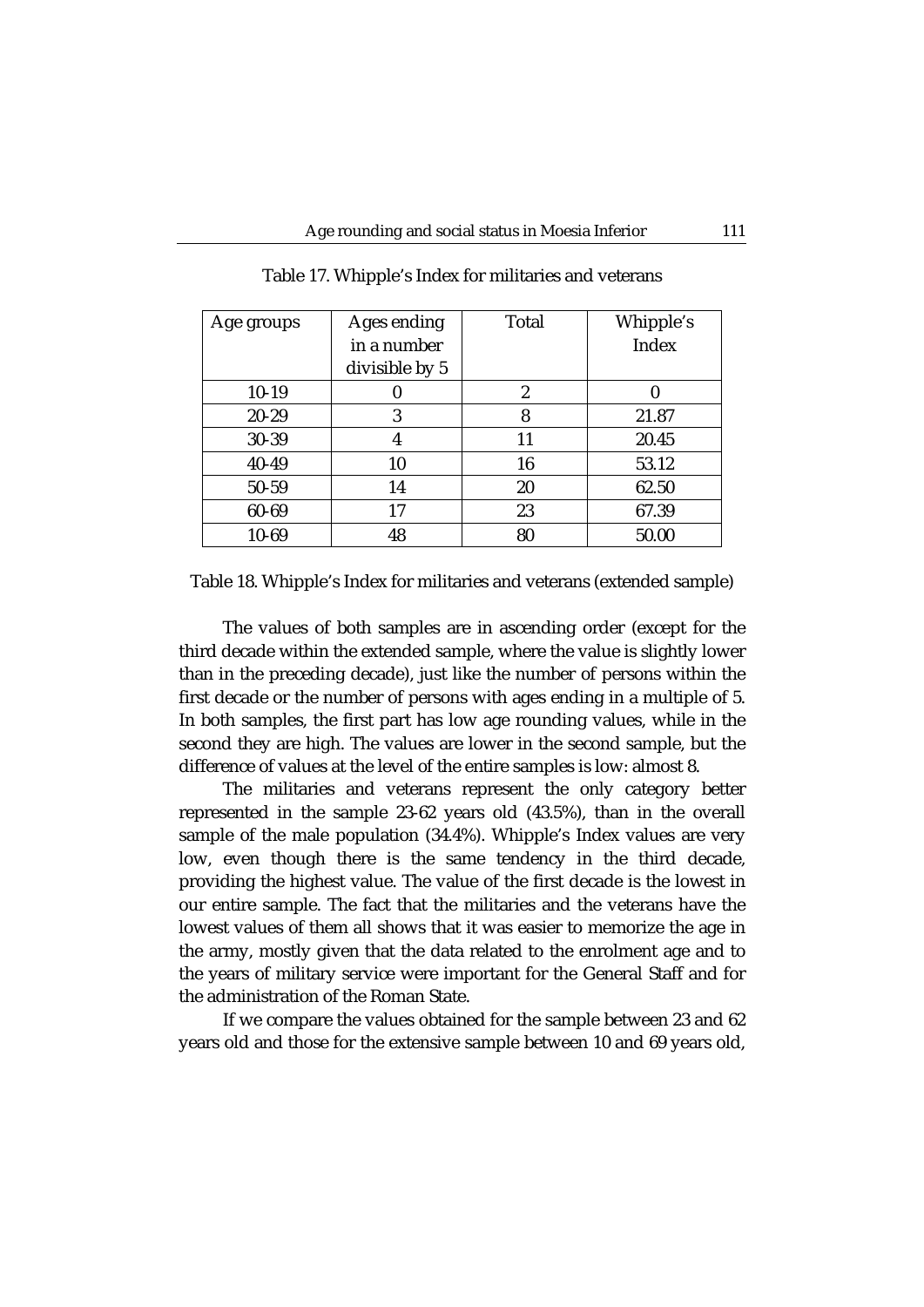we get the following values: citizens 23-62 years old 66.21 and 10-69 years old 52.27, *peregrini* 23-62 years old 75.8, and 10-69 years old 53.43; for the militaries 23-62 years old 57.72 and 50.0. The values are lower for a more numerous sample included in the calculation. The smallest difference is that of soldiers, because the militaries were enrolled starting with ages ranging between 18 and 22. This means that there are few representatives for the decade 10-19 years old, a decade in our sample that lowers significantly the index value. This occurs because, toward 35 years old, there is a dominance of the ages ending in other digit than 0 or 5.

Even though our study is based on a rather small sample compared to that included in the studies of Duncan-Jones and Scheidel, we notice, at the level of Moesia Inferior, certain tendencies as regards the preference for rounded ages (ending in a number divisible by 5).

Unlike the other Danubian provinces for which calculations have been made – Dacia, Pannonia Inferior, and Pannonia Superior –, the female population registers a slightly higher preference for ages ending in the digit 5, in the detriment of those ending in 0 or in other digits. The male population registers values similar with those in the other provinces. The unrounded ages rare present mostly at small and young ages – under 25 for females, and under 35 for males – except that, in the case of males, there is a concentration in the interval between 50 and 65 years old. The rounded ages are concentrated, for both males and females, from 30 to about 70. The very exact ages represent around 10% for both males and females, concentrated in the younger part of the sample. If, in case of females, the very exact ages appeared only for the female citizens, at the male population they also appeared at *peregrini* and soldiers.

Because we have applied Whipple's Index of small samples, it was a little more difficult to set up tendencies, mostly that, when having as criterion the legal status. In addition, as concerns the *peregrini* and *peregrinae*, a decade for each is represented only by individuals with rounded ages. We have obtained higher values for the index than Duncan-Jones, but this may be due to the geographic location of the province (at a relatively far border of the Empire), to the presence of the Greek cities and of a Greek-speaking population. It may also be due to the fact that the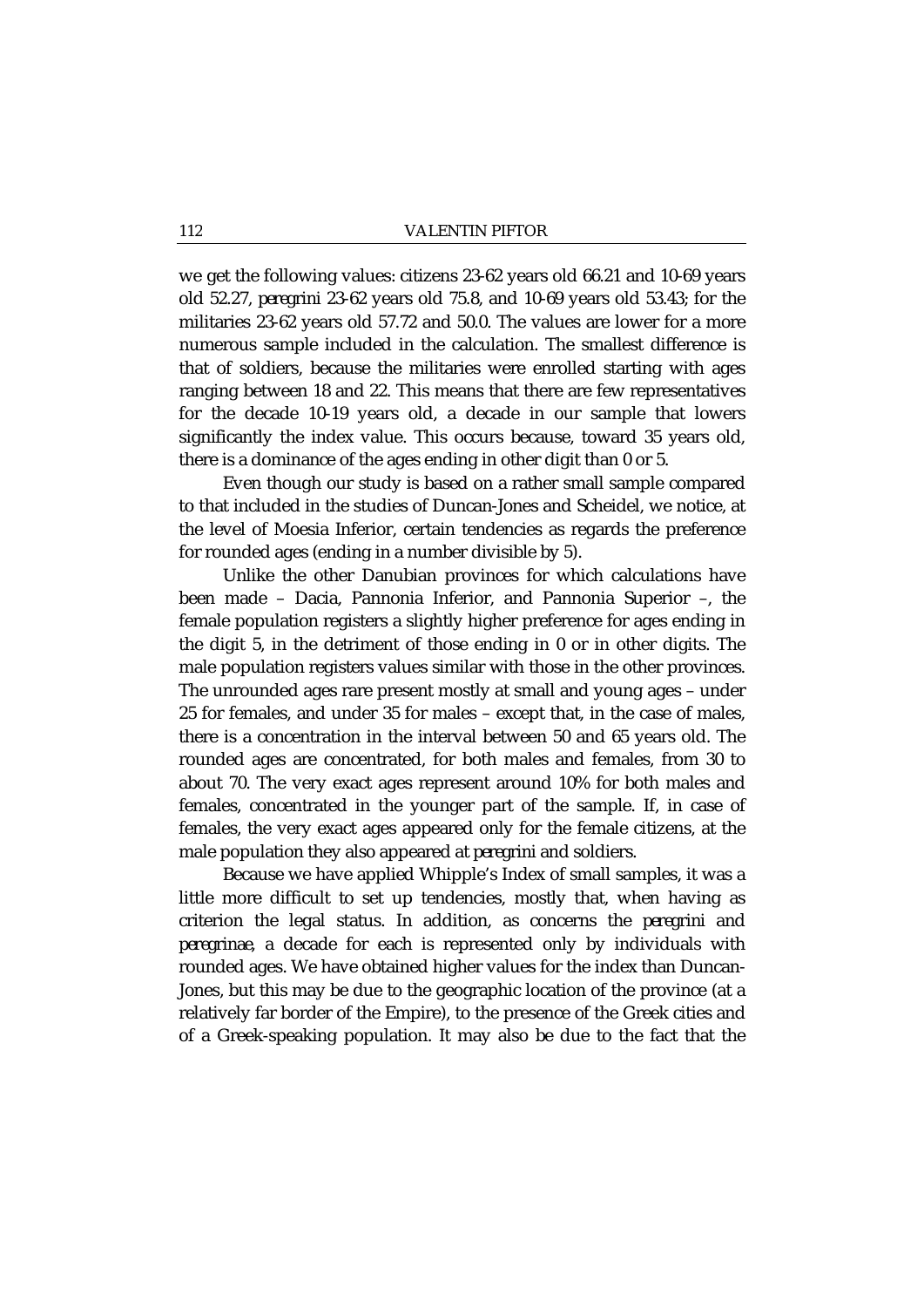archaeological research of the decades to come may still find funerary stones. In addition, some of the inscriptions in this period were used as building material at the end of the  $3<sup>rd</sup>$  and the second half of the  $4<sup>th</sup>$  century to restore the enclosure walls during the invasions of the migratory peoples.

The values obtained show a low represented third decade, with a dominance of rounded ages, while the fourth decade has lower values. The female citizens, though with values not very different from those of the *peregrinae*, show a clear lower tendency, when extending the sample, for numbers divisible by 5. As regards the male population, the militaries and veterans represent the category with the lowest tendency toward rounded digits, followed by male citizens and *peregrini*. Nevertheless, it must not be forgotten that a part of the soldiers belonged to legions, which means they were also citizens, and the veterans within the auxiliary troops also gained citizenship; had we added them to the category of citizens, we would have obtained significantly lower index values. We notice the same tendencies in Moesia Inferior as at the level of the other Latin-speaking provinces, obtained by Duncan-Jones – lower values for males compared to females and for citizens compared to non-citizens. Nonetheless, in Moesia Inferior the values for *peregrini* and citizens are closer.

The application of Whipple's Index to other neighbouring provinces in the future will provide us with a better picture of the age rounding tendencies at the level of each province; it will also underline the similarities and the differences compared to other Latin-speaking provinces considered as a whole.

# REFERENCES

BAGNALL, R. S., FRIER, B. W. 1995. *The demography of Roman Egipt*, Cambridge.

DUNCAN-JONES, R. P. 1977. *Age-rounding, Illiteracy and Social Differentiation in the Roman Empire*, Chiron 7, 333-353.

MIHAILESCU-BÎRLIBA, L. 2003. *Individu et société en Dacie Romaine. Étude de démographie historique*, Wiesbaden.